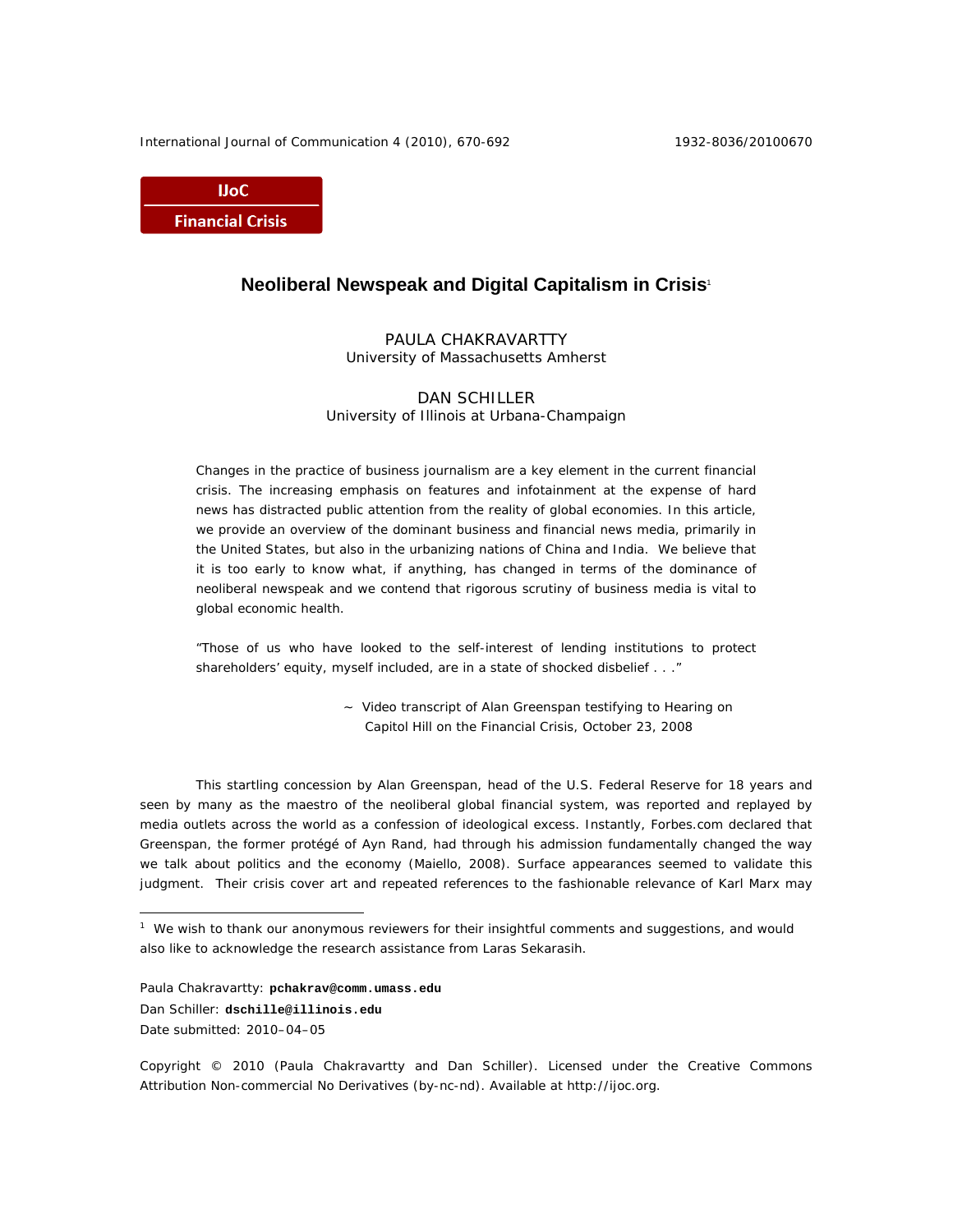have created for *The Economist*, *Business Week, Wall Street Journal* and even the hyperbolic 24-hour business news channels a legitimating ideological distance from events. Clearly, public outrage over executive compensation has become a substantial news peg. And thanks to interventions by liberal and progressive journalists and other cultural producers, there appears to be a renewed legitimacy within the media field from a wider perspective that promotes financial literacy, allows for a discussion of neo-Keynesian alternatives and exposes the most morally repugnant dimensions of the crisis (e.g., Sorkin, 2009; Ahmed, 2009; Morgensen, 2009).<sup>2</sup> The complicity of the business news media in creating the crisis was pointedly criticized in comedian Jon Stewart's frank interview with Jim Cramer from CNBC's *Mad Money,* which became an online sensation in the weeks following the airing of the program on *Comedy Central* (The Daily Show, 2009).<sup>3</sup>

Nevertheless, it can hardly be denied that there is, at most, fleeting attention to the devastating human impact of the crisis. Within a year, the moral panic over the plummeting Dow Jones in the early fall of 2008 has given way to a recalibration of market hype as a vast system of publicity trumpeted the news of a supposed economic recovery.

The U.S. financial system remains on life support, while consumption and especially employment continue to be battered. Despite massive government interventions, the renowned historian Eric Hobsbawm (2009) is right to underline that

None of the world's governments, central banks or international financial institutions know [how to overcome the present crisis]: They are all like a blind man trying to get out of a maze by tapping the walls with different kinds of sticks in the hope of finding the way out.

We shall see how comprehensive the vaunted recovery turns out to be.

In this essay, we situate this crisis in relationship to the transformed domestic and transnational field of business and financial news, encompassing traditional and new media and across the blurred boundaries of infotainment. After briefly reprising the transition to a neoliberal digital capitalism and the crisis to which it has led, we show that economic journalism has been no mere reflection but a constitutive element of the crisis. Our objective here is to provide a political economic overview of the evolution of the dominant business and financial news field primarily in the U.S. and provisionally in terms of linked transnational transformations.

 $2$  We have also seen the popularity of sites like baselinescenario.com, the production of documentaries like *Capitalism: A Love Story* and *American Casino,* and the recuperation of more liberal economists like Paul Krugman, Simon Johnson and Joseph Stiglitz, among other experts, who have since the crisis become more publicly visible across the media field.

<sup>3</sup> Aired on March 12, 2009 on *Comedy Central*. See: http://www.thedailyshow.com/watch/thu-march-12- 2009/bern-after-pleading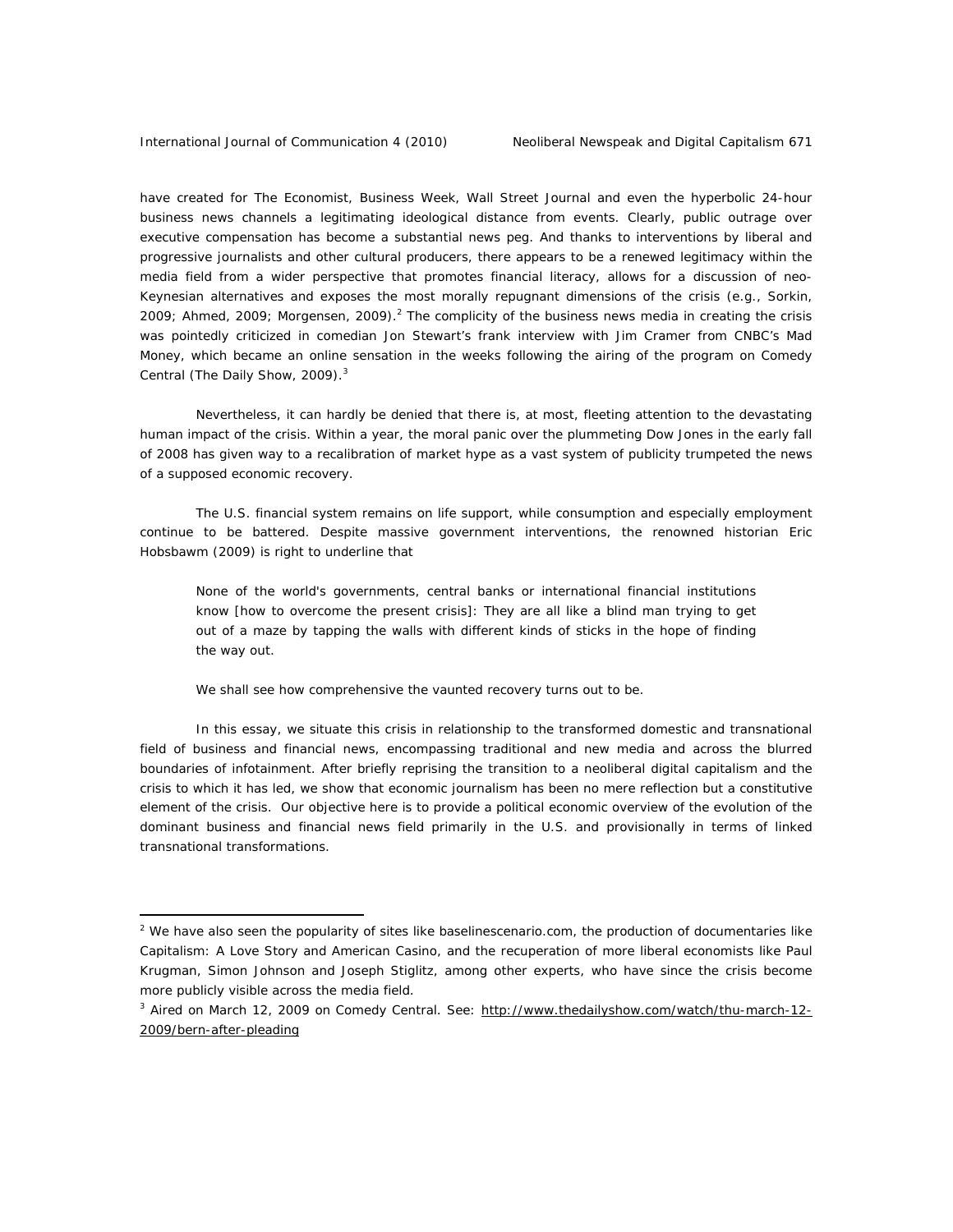# **Neoliberal Digital Capitalism**

The concept of digital capitalism is distinct from other theories that emphasize the role of information within contemporary society. Post-industrial theory, the most influential of these proliferating conceptions, holds that the growth of the services sector and society's embrace of "intellectual technologies" amounts to a historical transcendence of capitalist property relations. In contrast, the concept of "digital capitalism" (Schiller, 1999, 2007) denotes a phase change in a 500-year history marked not only by capital's growing dependence on wage labor but also by episodic crises. Capitalism's deep structure in this view has not been overcome. The specificity of digital capitalism is generated within abiding structural trends and persistent crisis tendencies, rather than in the political economy's putative evolution out of them.

Drawing on works by Robert Brenner and others (Brenner, 2002, 2009; Wade, 2008; Foster & Magdoff, 2009;), the theory of digital capitalism accepts that the primary hallmark of the contemporary political economy has been a build-up of systemic overcapacity which, coupled with capital's growing financialization, has plunged the market system into crisis. However, Brenner, along with some other radical political economists (Henwood, 2003), relegates information and communications to marginal status: Information, or "telecommunications, media and technology," to use Wall Street's preferred designation, for him is merely the most recent instance of a recurring trend by which finance capital summons up uncontrollable speculative frenzies. We believe that the contributions to accumulation made by information and communications have been more substantive. The theory of digital capitalism borrows from David Harvey (1989, 2003) to suggest that information has been a leading component of the spatialtemporal fix with which capital attempted to extricate itself from the last major episode of crisis.

In response to that crisis of profitability during the late 1960s and early 1970s, information and communications came to constitute a much-acclaimed pole of overall market growth, and profit-seeking capital flooded into the sector. Large companies rooted in every part of the economy reorganized business processes on a cross-border basis around multifunctional digital networks. Vast capital expenditures were made, and direct foreign investment boomed beyond precedent. In 2008, the Director-General of the World Trade Organization (WTO), Pascal Lamy, offered what became the routine declaration that "[t]elecommunications are an essential prerequisite for a wide range of economic activities in any national economy, developing or developed, from agriculture, travel and tourism to mining and manufacturing." Digital capitalism coalesced, therefore, not as a sectoral or communications-centric phenomenon but as an inclusive, economy-wide project.

In fact, radical changes in ownership and control were the necessary foundation for this massive enlargement of corporate capital investment in networks and for the spectacular growth of transnational business that pyramided on top of it. Extending outward from the dramatic deregulation induced within the United States, the liberalization of global telecommunications throughout the 1980s and 1990s opened investment opportunities and freed business users and specialized suppliers to pursue new applications. A linchpin of this process was privatization. Between 1984 and 1999, somewhere between \$250 billion and \$1 trillion of state-owned telecommunications networks were sold to investors and roughly half of the 189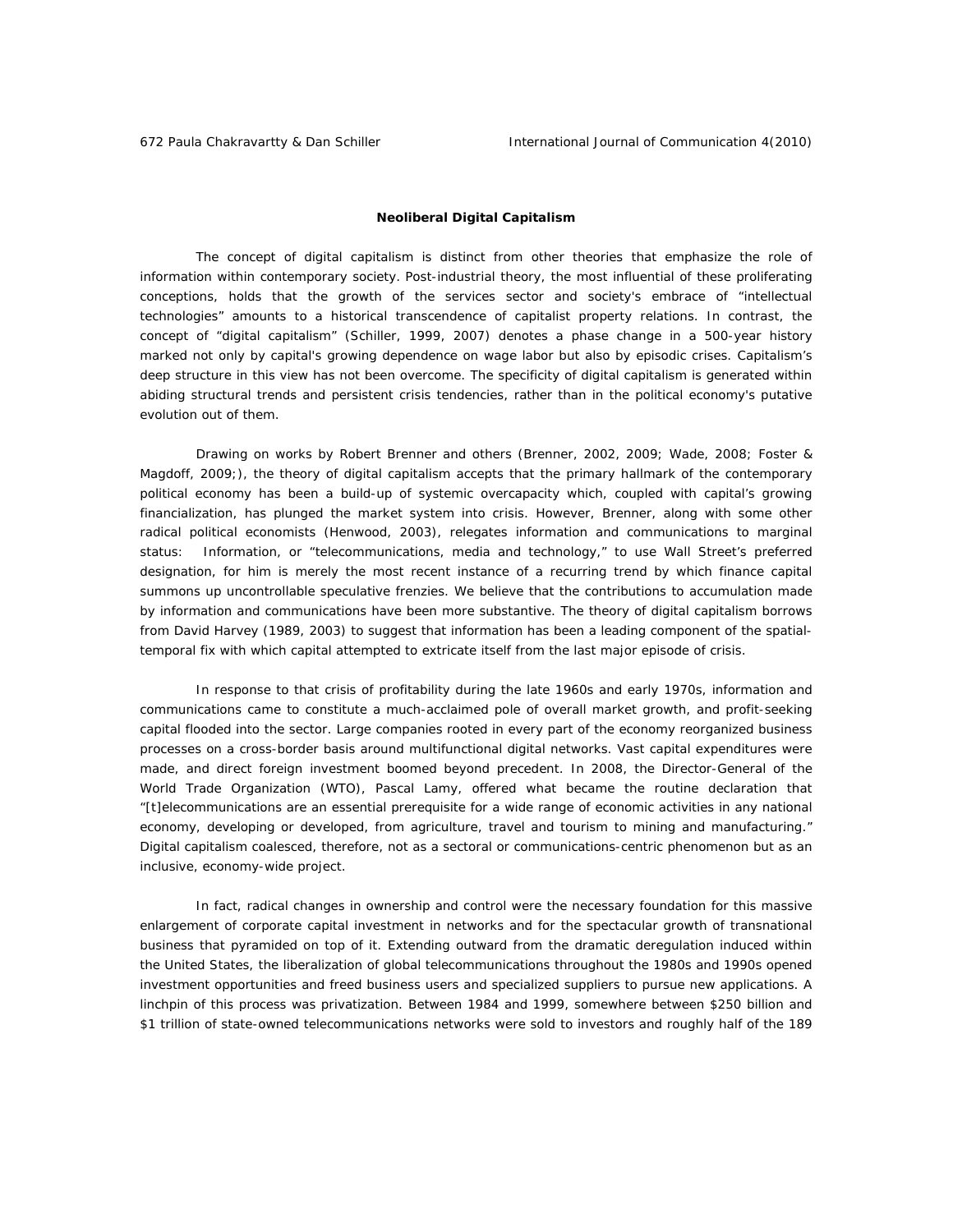members of the International Telecommunications Union (ITU) at least partially privatized their national telecommunications sectors (McChesney & Schiller, 2005).

The liberalization of the telecommunications industry was joined by corresponding shifts in the rules governing key sites of prospective market growth across much of the world (Chakravartty & Sarikakis, 2006). Powerful multilateral organizations from lending and development agencies like the International Monetary Fund (IMF) and the World Bank to the newly formed global trade adjudicating forum of the World Trade Organization (WTO) (press release, 2008) aggressively lobbied for reform and expansion of telecommunications and media sectors across the world, while simultaneously expanding and enforcing the rules of trade-based norms guiding the intellectual property rights regime. Official opinion at the World Bank and ITU sought to connect the new centrality of communication to much-heralded improvements in the lives of billions of people. Greater access and greater profits were seen to legitimate awin-win logic to this chapter of global neoliberal reform, in contrast to other areas where capitalist globalization led to more blatant forms of inequality and violence.

Across much of the post-Cold War world, an army of technocratic experts emerged as influential policy makers trained in MBA programs, economics departments and law schools predominantly based in the Anglo-American world, with an agenda to propagate neoliberal reforms in all areas (Mitchell, 2006, 2002).<sup>4</sup> Reforming the communications sector to permit private investment and enlarging proprietary intellectual property rights became a priority and often a precondition for entry into a reconstituted global economy, within which national economic policy was realigned to support export-led industrialization. The liberalization and commercialization of national film, television and print media industries established highly visible sites for the celebration of a global consumer culture promising liberation from statist tyranny. Less visible but equally important was the rush to restructure and expand telecommunications industries to integrate transnational markets from manufacturing to financial services.<sup>5</sup> It still is not well enough appreciated that, in the global manufacturing powerhouse of China, which is also the foremost destination for foreign investment in the developing world, a combination of transnational pressures and domestic interest led to expanding telecommunications networks to connect the special economic zones in the coastal regions to transnational markets in Hong Kong, London, New York and beyond (Zhao, 2008). Transnational corporate supply chains are fundamentally predicated upon these reorganized network infrastructures. By 2008, U.S. companies and governments together spent \$1.75 trillion annually on technology, which accounted for about half of overall corporate capital investment. By itself, Citigroup,

<sup>&</sup>lt;sup>4</sup> Clearly, the influence of international policy makers from agencies like the World Bank, IMF and the U.S. Agency for International Development (USAID) varied depending on the political economic clout of the nation in question. However, the growing convergence of ideas around neoliberal economic reasoning became the dominant despite domestic opposition.

<sup>&</sup>lt;sup>5</sup> The institutionalization of this global convergence in neoliberal telecom policy was outlined in the 1998 *WTO Basic Telecommunications Agreement*. The institutional legacy of this agreement and other complimentary policy proposals and efforts across multilateral agencies from the World Bank to the ITU is the acknowledgement that the liberalization of telecom and ICT sectors is seen to have broad implications for trade and economic development.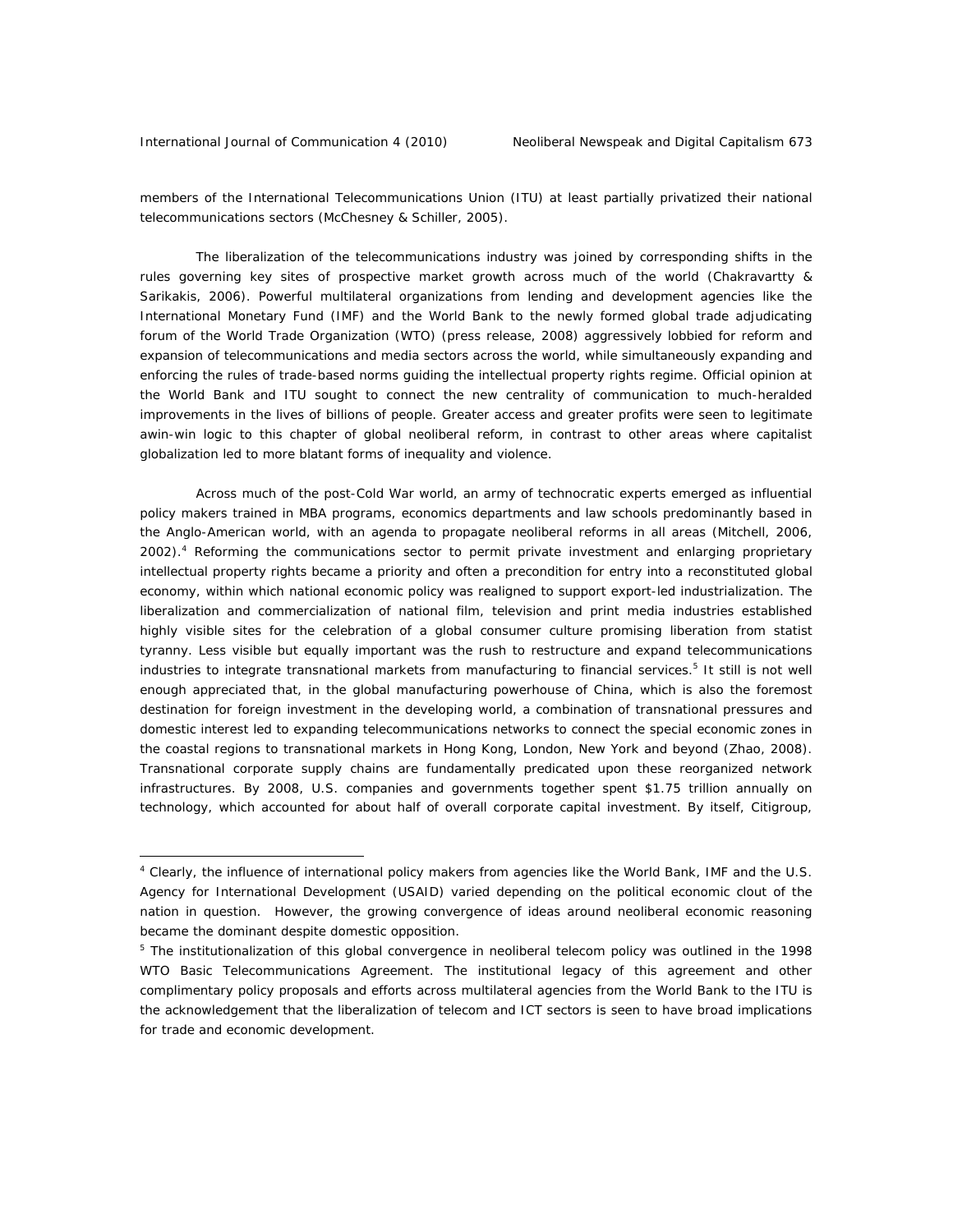one of the giants of world finance, employed 25,000 software developers and spent an estimated \$4.9 billion in 2008 on information and communication technologies (ICT), exclusive of operating expenses.

Network systems and applications helped to enlarge the technological and territorial reach of an emergent neoliberal digital capitalism. We join other critics in arguing that this has led to vastly uneven outcomes, often reinforcing old and creating new forms of inequality and concentration of power. It also led on to a new episode of crisis.

The great buildup of transnationally organized productive capacity unleashed on the world a devastating cycle of overproduction: too many cars being manufactured for too few buyers. Actually, overproduction became a secular trend; and today it has overtaken not only auto manufacturing but also airline transport and shipping, steel, chemicals, construction, retailing, semiconductors and electronics, and other major industries. A suggestive indicator of unremitting overproduction is that global electricity consumption was set to fall in 2009 for the first time since 1945 (the figures were not yet available at the time of publication); in member nations of the Organization for Economic Co-operation and Development (OECD), it is projected to decline by almost 5%, in Russia by nearly 10%, and (even) in China by 2%. Triggered by panic in the market for U.S. mortgages, the actual essence of the worldwide crisis is that overproduction has intertwined with the financial meltdown and with unsustainable disparities in the structure of global demand.

On a parallel front, just as we have heard for years about the positive contributions of information technologies to productivity and economic growth, profitability, market development, the negative ramifications of an ICT-dependent economy stand out sharply today. On one side, bank computer networks were essential enablers of the derivatives and related speculative instruments that investor Warren Buffett aptly called "financial weapons of mass destruction" during the great build-out of the 1990s and early 2000s. On the other, the severity of the downturn during the final quarter of 2008 owes partly to the rapid-fire efficacy of networked supply chains in reducing inventories and thereby shutting down global production and trade. To be sure, as the *New York Times* reports, "the tech industry is still far healthier than Wall Street" — not to speak of the U.S. automobile industry: "[U]nlike the banks, many technology companies are flush with cash. Cisco has close to \$27 billion; Google, \$14 billion; and Apple, \$24 billion. It is likely that some of these funds will go toward acquiring struggling competitors" (Vance, 2008).

Our crisis journalism has not provided anything approaching a searching examination of these developments. Nor has it accorded adequate scrutiny to the social actors and political-economic processes that propelled it.

# **The Shifting Field of Economic Journalism**

To rescue capital from its excesses, the –United States, the central architect of neoliberal digital capitalism, has flagrantly betrayed free-market tenets. The financial sector in the process has rather gleefully run amok in the limelight, having had the most to gain from the privatization of profit, it now demands the socialization of losses. The legitimacy of neoliberal doctrine, therefore, seemingly should be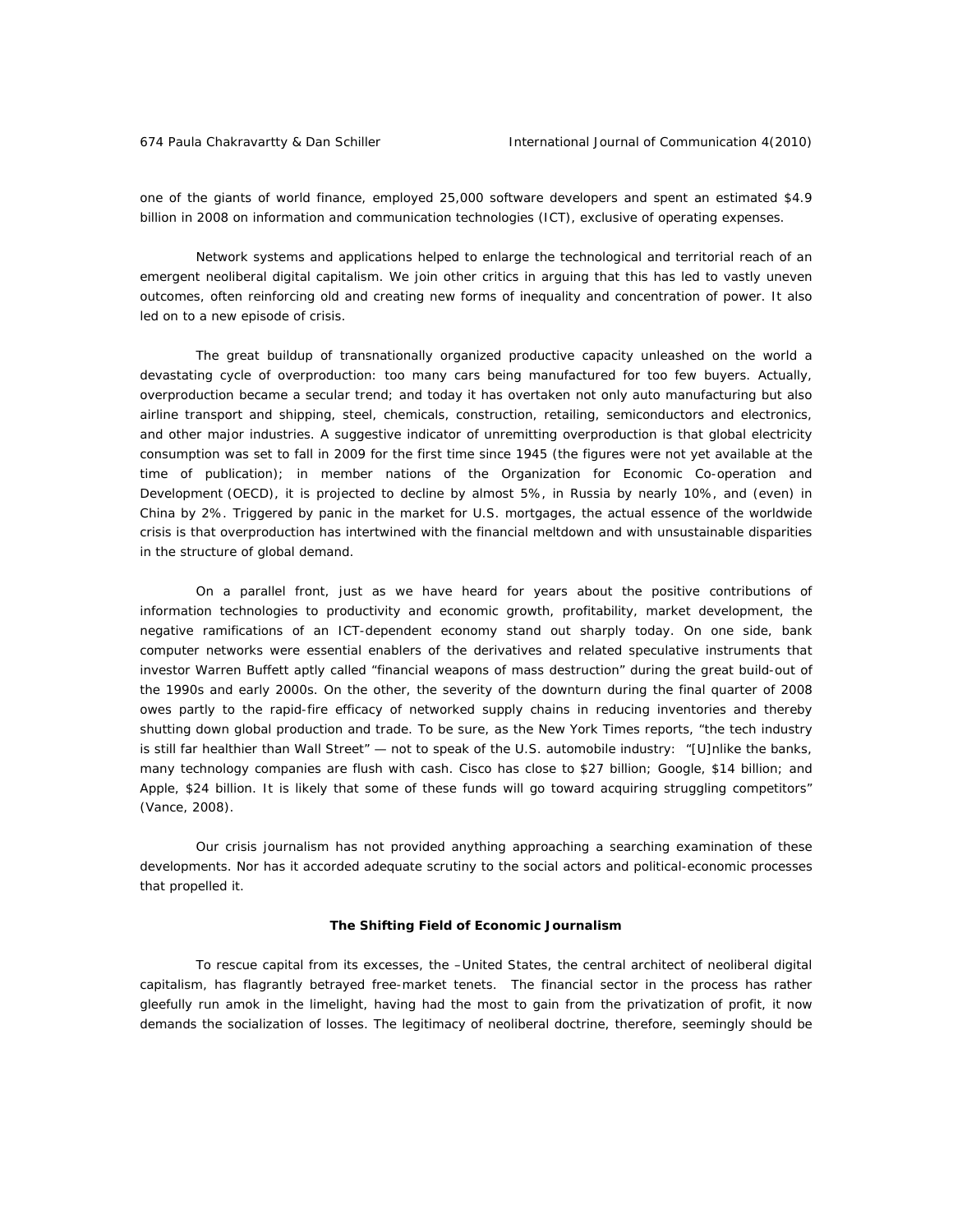discredited or, at the very least, fundamentally challenged. Is this the case? We look to journalism to help us clarify this and other vital questions: What are the causes and likely outcomes of the crisis? What are its social and human costs? How might our political economic arrangements be additionally altered to mitigate the crisis and to ensure that the rescue effort itself adheres to principles of democratic accountability?

One might imagine that, owing to the sheer plenitude of news and information, society's ability to engage with such elemental questions would be guaranteed. Yet it is not: The range of discussion has been substantially attenuated. Despite a multimedia, 24-hour news cycle, the proliferation of a wider range of information and opinion on the Web, and the professional commitments of many principled reporters and editors, our crisis journalism is profoundly inadequate.

This, some would stress, owes to the accelerating changes in the market and in transformative technology: The dominance of Google, the reliance on news aggregators and the proliferation of blogs and social media have fueled declining advertising revenues and shrinking readerships, as sponsors and readers desert print media. But this explanation for the crisis in journalism is inadequate and misleading.

Newspapers, the core of the U.S. news system, have been the most significant general-purpose media of democratic accountability. Well before the disruption engendered by the Internet, however, they were deeply, perhaps irretrievably, damaged by what best may be called corporate looting.

No golden age of journalism ever existed in the United States: News and political-economic power have always been profoundly intertwined. Speaking to the causes of the present crisis in journalism in congressional testimony is the onetime *Baltimore Sun* journalist, David Simon, whose HBO series *The Wire* offered dramatic and nuanced portraits of his erstwhile employer and the municipal institutions with which it interacts. "When newspaper chains began cutting personnel and content, their industry was one of the most profitable.… We know now — because bankruptcy has opened the books — that the *Baltimore Sun* was eliminating its afternoon edition and trimming nearly 100 editors and reporters in an era when the paper was achieving 37% profits." The result, Simon continues, is that "[i]n a city in which half the adult black males are without consistent work, the poverty and social services beat was abandoned. In a town where the unions were imploding and the working class eviscerated, where the bankruptcy of a huge steel manufacturer meant thousands were losing medical benefits and pensions, there was no longer a labor reporter" (Simon, 2009).

Multiply all this by the length and breadth of the U.S. newspaper industry, and some sense may be had of the crisis that afflicts U.S. journalism. As the current crisis got going, in other words, newspapers went into free-fall. The declaration of bankruptcy by the Tribune Company in December 2008 was followed by at least four additional bankruptcy filings by other U.S. newspaper groups. Echoing the language of environmental extinction, it is commonly noted that nearly one in five journalists working for U.S. newspapers in 2001 is now gone. Citing turmoil within the U.S. newspaper industry overall, the American Society of Newspaper Editors canceled its annual convention for 2009. Even *The New York Times,* the closest the U.S. has to a newspaper of record, is struggling with a \$1.1 billion dollar debt. The Gray Lady, as the paper is known, has found it necessary to raise money not only by selling assets,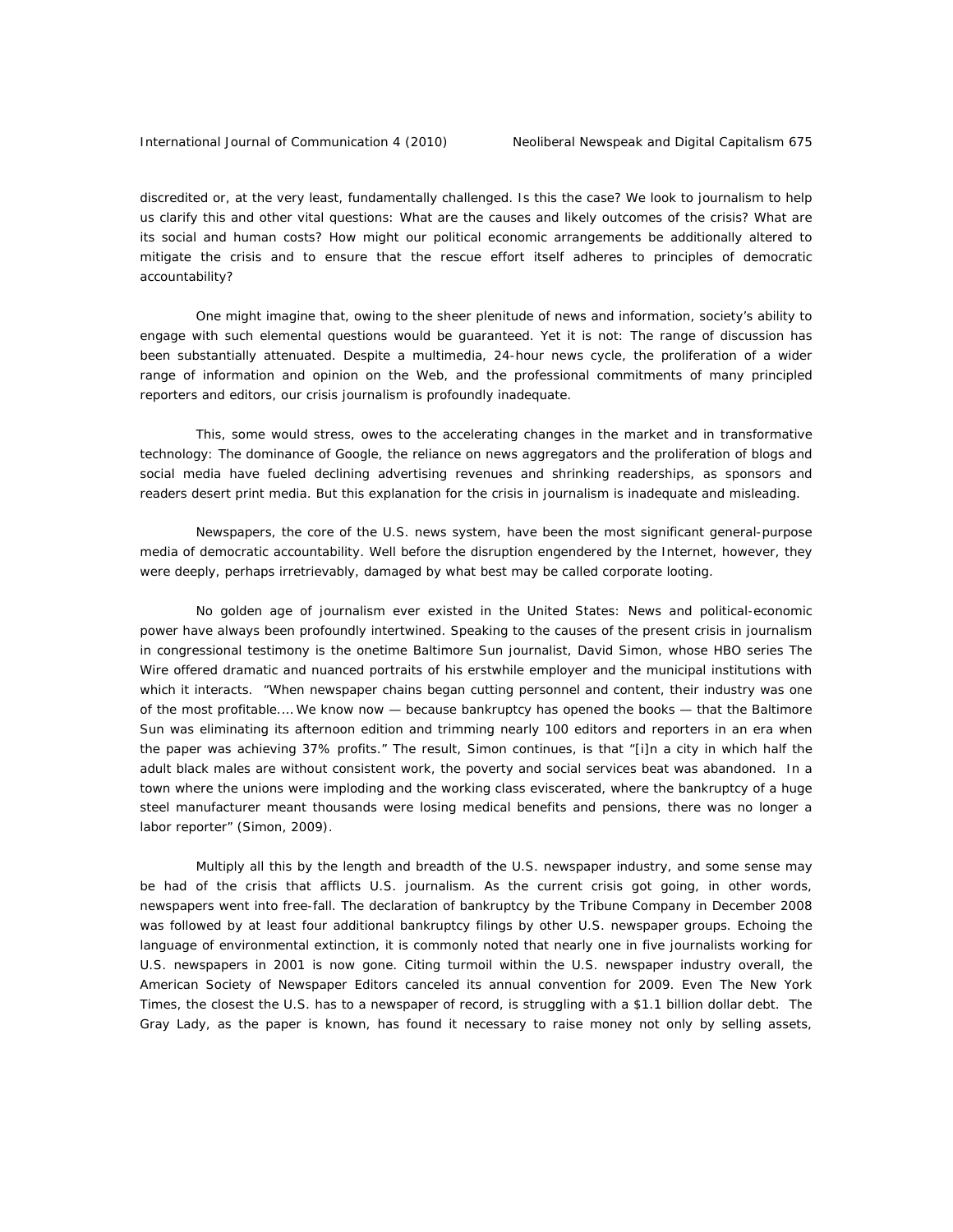increasing prices, and cutting stock dividends, but also by opening its venerated front page to advertisers and — unimaginable in the days of the American Century — borrowing \$250 million from Mexican telecom magnate and monopolist Carlos Slim Helú (Kramer, 2008; Lacey, 2009; Perez-Pena, 2009, February 9).

Newspapers have not been the only victims among the news media. The Associated Press news agency planned to reduce its work force by 10% in 2009 (MacMillan, 2008). Weekly newsmagazines have been cutting staff, frequency of publication, and guaranteed readership (a figure demanded by advertisers) and, in the euphemistic terms offered by mainstream press (Adams & Ovide, 2008) "focusing less on costly news gathering than on driving discussion of the day's issues." In other words, news media are focusing on features and editorials as opposed to news gathering.

As effective local political coverage has declined, so has foreign news both in print and on television; despite the ongoing wars in Iraq, Afghanistan and Pakistan and the supposed lessons learned from the attacks of 9/11, the spectacular Beijing Summer Olympics was the most covered international news story of 2008. In the growing field of 24-hour cable news, "any news from overseas was hard to find on cable" in 2008 (Project for Excellence in Journalism, 2009).

#### **The Symbolic Power of Neoliberal Newspeak**

Blogs, social networks, and news aggregators do not nearly make up for this shortfall. "Democratized and independent though they may be," declares David Simon, "you do not — in my city run into bloggers or so-called citizen-journalists at City Hall, or in the courthouse hallways or at the bars and union halls where police officers gather. You do not see them consistently nurturing and then pressing sources. You do not see them holding institutions accountable on a daily basis…. It costs money to hire the best investigators and writers and then to back them up with the best editors. It costs money to do the finest kind of journalism" (Simon, 2009). For news sites, money is the one thing in short supply. NYTimes.com, the top-ranked U.S. newspaper Web site, claims it needs either four times as many unique users — or advertising rates four times as high — just to break even; currently, digital revenues account for a mere 12% of the parent company's total sales.

There are several issues to consider here. In his recent book, political scientist Matthew Hindman has shown that Web traffic is disproportionately distributed — and that this skewed pattern evinces considerable stability. Barriers to entry are indeed low, such that blogs and other smaller sites may thrive; but these do not compensate for the underlying trend, because barriers to prominence are extremely high. This has to do, at least partially, with the colossal investments that have been made by top commercial Web services led by Google. In the case of public access to and competence in debates about the economy, the promise of digital democracy has been greatly overstated (Jenkins and Thorburn, 2004; Jenkins, 2008).

Most online content receives no links, attracts no eyeballs, and has minimal political relevance. Again and again, this study finds powerful hierarchies shaping a medium that continues to be celebrated for its openness. This hierarchy is structural, woven into the hyperlinks that make up the Web; it is economic, in the dominance of companies like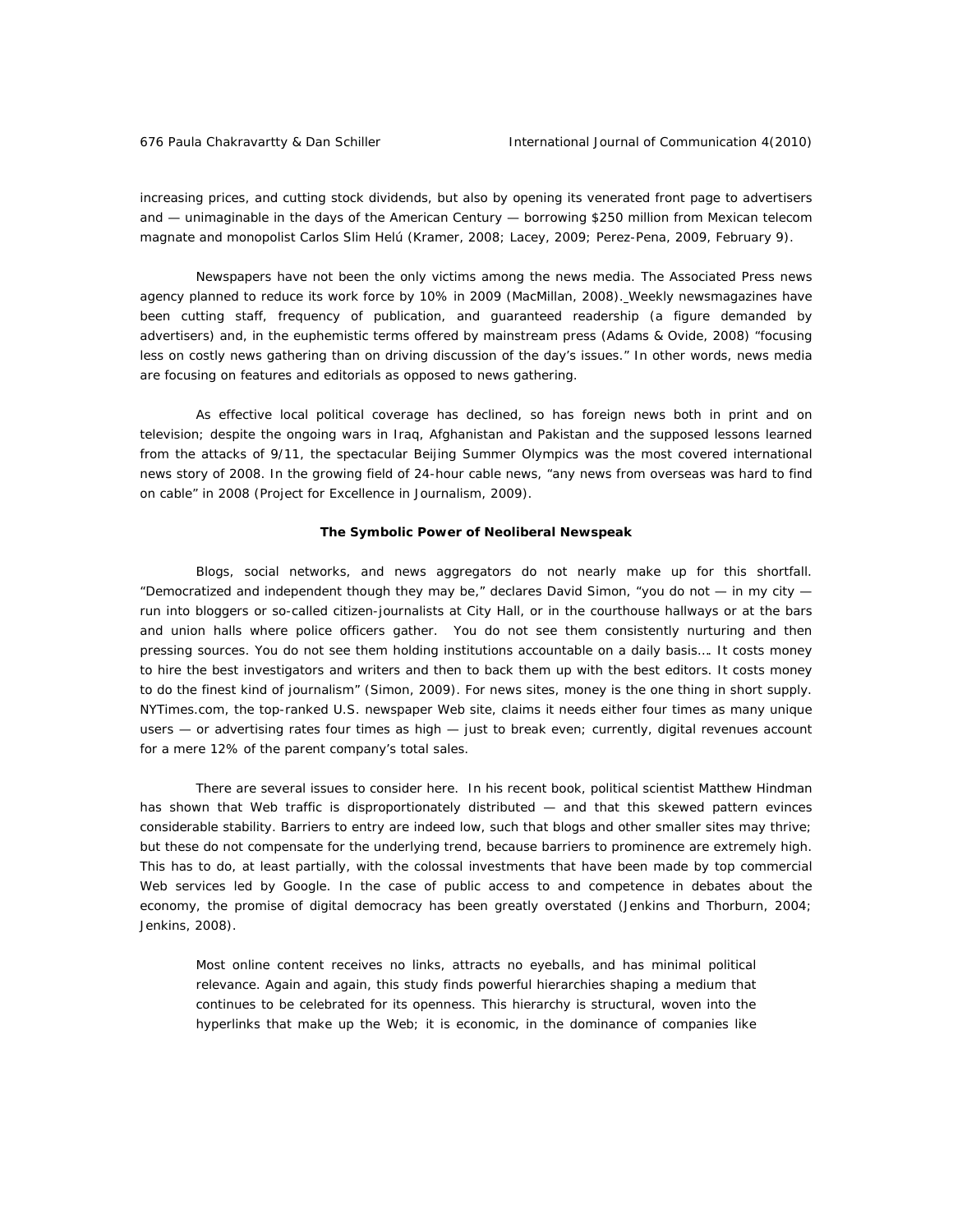Google, Yahoo! and Microsoft; and it is social, in the small group of white, highly educated, male professionals who are vastly overrepresented in online opinion. (Hindman, 2009)

Shaping the media field, expertise itself has in the last thirty years become a significant barrier to entry in relation to public engagement and competence in what counts as economic knowledge.

As another political scientist, Timothy Mitchell (2002, p. 272) reminds us, it was only since the latter half of the 20th century that the idea of the economy "provided a mode of seeing and a way of organizing the world that could diagnose a country's fundamental condition." Mitchell (2005, p. 298) has argued that "[e]conomics takes place, not just as an academic discipline, but in the design and marketing of goods, in the calculation and forecasting of reserve banks and investment houses, in the case studies of business schools and law schools, in the programs of political think-tanks and in the policies of international development organizations." It would be at best naive to assume that the authority of economic science (Mitchell, 2002, p.272) that underpins digital capitalism and is reinforced across academic, policy and media fields can be simply undone through the transformative power of blogs, social networking and other user-generated content.

Instead, we may foreground changes in the institutional structure and culture of journalism as what Pierre Bourdieu and Luic Wacquant (2001) have identified as the rise of neoliberal newspeak became embedded as a new form of cultural imperialism. Economists who became powerful public intellectuals, such as Frederick Hayek, Milton Friedman, and Alan Greenspan, played a strategic role in the progress of "the winding path of neoliberalism from crank science to common sense" (Peck, 2008, p. 31). Their ability to gain access and establish legitimacy through the media was a crucial component in explaining their ascent to institutional power. As national governments embraced economic liberalization, we see a corresponding executive effect in terms of economic coverage both in the general news and the newly specialized business media, literally aimed at executives and decision makers (Duval, 2005). In a short period of time, across most of the news-producing world, the print news media began in the mid-1980s to shift in their attention from broad economy and society coverage to business and finance. For example, a study of economic journalism in France in the 1990s found an increasing professionalization of journalists trained as economists or in business schools and a distinct narrowing of perspectives along the traditional Left-Right divides (Duval, 2005). The dominant repetition of neoliberal normative assumptions contrasting the negative pole of the state and the public against the positive pole of the free market and the individual became increasingly part of the common sense across most of the media (including the online media) and corporate fields and across viable political parties, mainstream policy makers and cultural producers straddling these over-lapping fields (Bourdieu and Wacquant, 2001; Bourdieu, 2005).

Over a span of approximately 30 years, capital transformed the structural orientation of news, and this process in effect naturalized the symbolic violence of neoliberal reasoning in shaping what counts as salient objects of news coverage. The territorial sweep of this process quickly became vast: Across much of the world, economic journalism saw rapid expansion, integration in terms of industry cross ties and a certain degree of homogenization in content and form, with room for local inflection.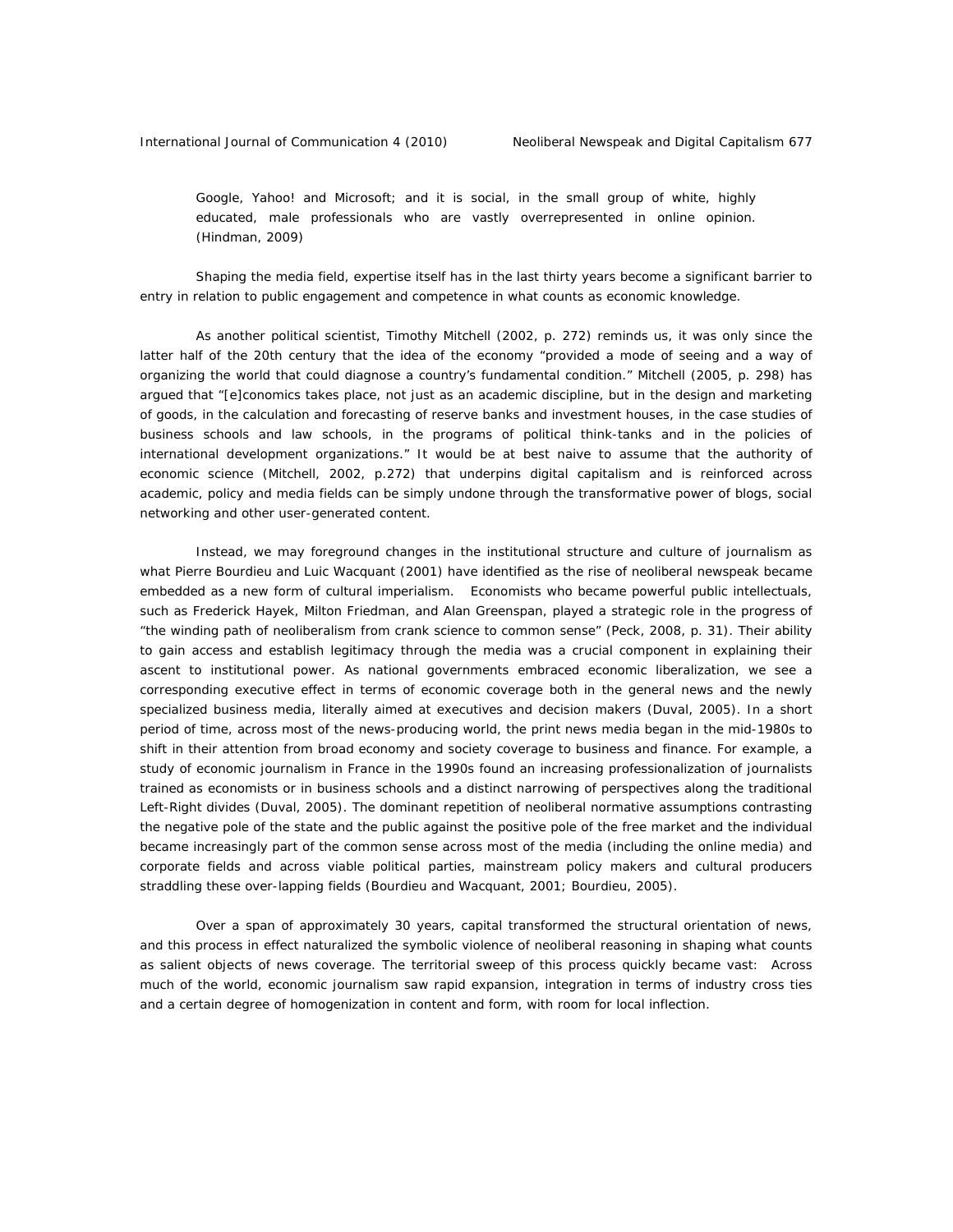## **The Transnational Financial News Field**

Already by the mid-1980s it was evident that, as journalism for the general citizenry was reduced by the growing turn to infotainment and tabloid journalism, anything but hard news, journalism targeted at elites was experiencing robust growth. Beginning in the 1980s, most notably, there commenced an extraordinary global expansion of business and financial news coverage of stocks, mutual funds, commodities and other products aimed at individual investors. Investors Business Daily was established in 1984. CNBC launched in 1989 in Englewood Cliffs, NJ; by 2008, it claimed to reach 340 million households worldwide with multilingual channels and sites spanning the globe. Bloomberg News started in 1990; by 2008 it was broadcasting in seven languages and its print news wire reports went to 400 publications in 70 countries; Bloomberg acquired the faltering Business Week in fall 2009.

Nowhere has the expansion of business and financial news been more dramatic than across the emerging economies of Asia. If we take CNBC, the self-proclaimed global industry leader, we see that almost half of its 14 channels are situated in Asia, specifically in Singapore, Japan, India, Pakistan extending to the Middle East or West Asia in the United Arab Emirates (CNBC, 2009).<sup>6</sup>

The transformation of the financial news field and the growing symbolic power of neoliberal newspeak in Asia in the last decade were particularly dramatic given the region's long history of state-led development. Although we see the proliferation of business news across much of Asia since the mid-1980s, nowhere does the phenomenon seem as spectacular as in India, the world's third-largest television market.<sup>7</sup> As of last count, there were six 24-hour business news channels in a country where only 0.75% of citizens are estimated to participate in the stock market (Sharma, 2009). To put this in perspective, the United States as the world's largest economy, where some 50% of households are stockholders, is home to only three 24-hour business news channels (Pollman, 2009).<sup>8</sup>

Since the era of India's economic liberalization in the 1990s, there has been a disproportionate expansion of print and online niche market business news, with at least four national daily Englishlanguage economic newspapers as well as regional and national supplements on business news in virtually all major newspapers and dozens of national business news magazines, almost all with online counterparts. The volume of relatively cheap content produced for this print genre has made the transition to television journalism a natural step, and business news and infotainment began to fill programming

<sup>&</sup>lt;sup>6</sup> This is based on information provided on CNBC's Web site: http://www.cnbc.com/id/15837341

More recent news of new Middle East hub in Bahrain: Retrieved March 25, 2010, from http://www.cnbc.com/id/35869477/CNBC\_to\_open\_editorial\_hub\_in\_Bahrain.

 $<sup>7</sup>$  The growth in business news channels has to be seen in light of overall rapid expansion of India's</sup> satellite television boom. Between 1995 and 2007, according to Nalin Mehta (2008, p. 6), India saw the arrival of 300 satellite networks, including fifty 24-hour satellite news channels broadcasting in 11 languages (ibid.).

<sup>&</sup>lt;sup>8</sup> The percentage of U.S. households holding stocks has increased from less than 20% in 1980 to more than 50% in 2009. A significant amount of the increase has been a result of indirect ownership through pension and retirement funds.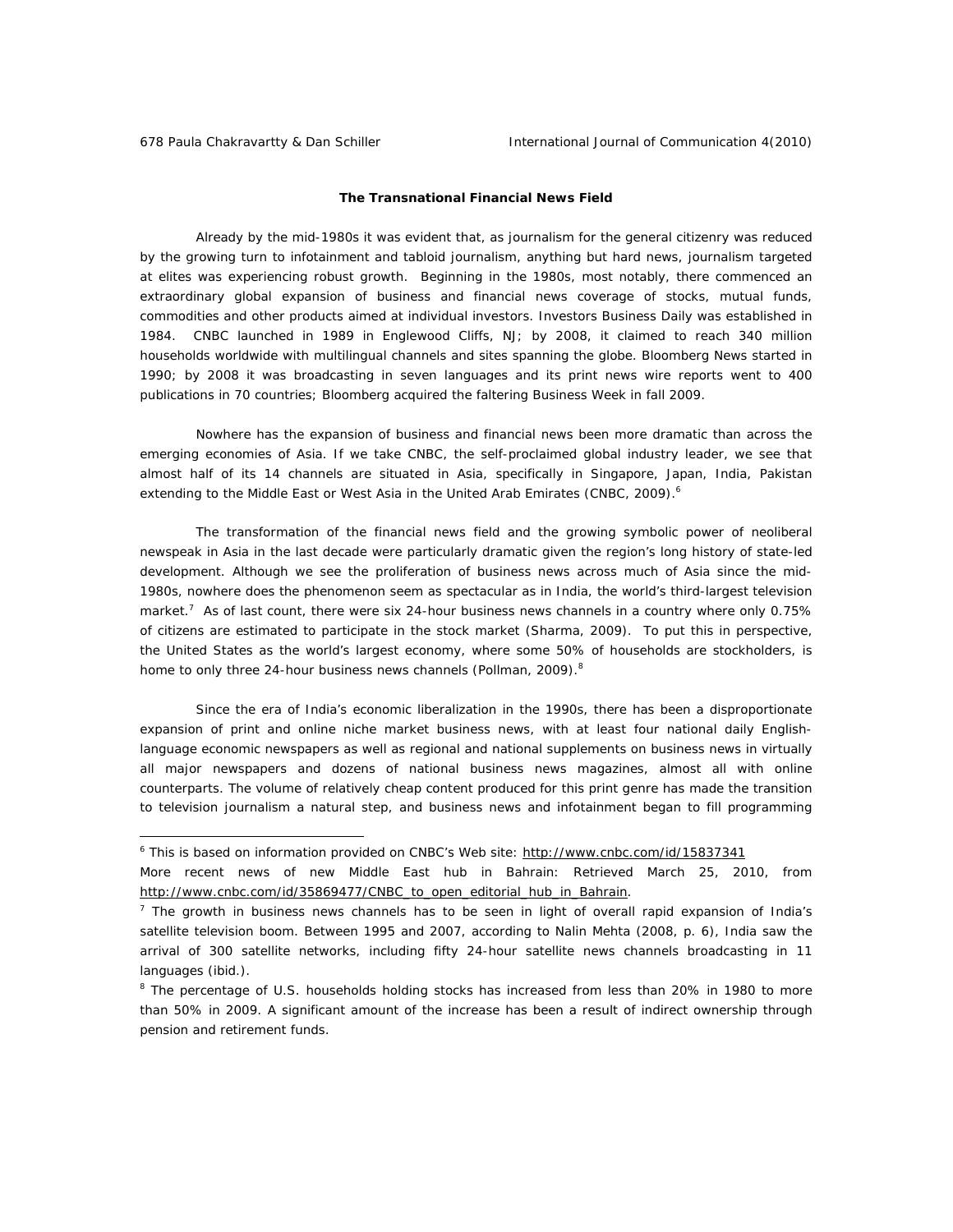schedules from the late-1990s. Since 2005, India has seen the rapid proliferation of televised business news programming in both English and regional languages. In September 2009, Bloomberg inserted itself into this rivalry, through an alliance with India's UTV, to provide business news to India's cable television market (Leahy, 2009).

Across the world and, crucially, continuing through the crisis as the latter unfolded, this reorientation of news coverage has persisted and indeed deepened. In 2007, News Corporation spent \$5 billion to purchase Dow Jones, — publisher of *The Wall Street Journal* and operator of Dow Jones news wires published in 11 languages, and started *Fox Business News* (Ellison & Karnitschnig, 2007). These and a plethora of other cable channels, magazines, newspapers, Web sites, blogs and news services together constitute not only a specific industry segment but also a transnational news field in which finance and market developments are accorded priority. However, we have to account for some important variations.

At one end, serving professional investors and wealthy clients, are stock market analysts who issue an unending stream of proprietary research reports and who possess expert knowledge; such analysts also serve as self-interested sources of expertise on which financial journalists frequently draw. This development marks a structural change rather than an incidental feature. For example, in October 2009, Thomson Reuters (2009) announced that it would purchase Breakingviews.com, a business commentary Web site that provides material to *The New York Times* and other newspapers around the world. Much of the work produced by Breakingviews.com henceforward will be accessible exclusively to those, mostly finance professionals, who pay to use Thomson Reuters terminals (Perez-Pena, 2009, October 15). At the other end of the market is the convergence of the financial news industry as infotainment. Over the last two decades of the twentieth century, according to one insightful study of this field, "the reporting of finance underwent a revolution. Moving from sober reporting to daily entertainment meant moving into a world dominated by video clips, the rush and clash of symbols, and the need to entertain minute after minute, day after day" (Clark, Thrift, & Tickell, 2004, p. 303). In between are the specialized financial newspapers and magazines, such as *The Economist*, *The Wall Street Journal* and perhaps above all the *Financial Times*, serving a relatively economically literate readership. Infusing all three segments of the market, albeit to a varying extent, is a speculation-oriented news synthesis. In the next section, we consider how the politics of class have been negotiated, given the growing symbolic power of the speculative financial and business news field.

## **Symbolic Violence and the Politics of Class**

Business news services were rolled out to enable a wide but by no means numerically preponderant class, possessing claims on at least some financial resources, to weigh investment opportunities and market conditions. This group increased, as a consequence of financial deregulation and more effective technologies of marketing, but it also became more hierarchical with the secular deepening of economic inequality. Paradoxically then, as shareholding became more common in the United States, and as individuals were vested with greater responsibility for managing not only credit cards and real estate but also mutual funds and pension plans, an emergent speculative news frame testified to financial news vendors' carefully targeted accumulation strategy aiming for the most lucrative viewer-investors. In other words, the news channels ostensibly covering the economy sought programming that catered to a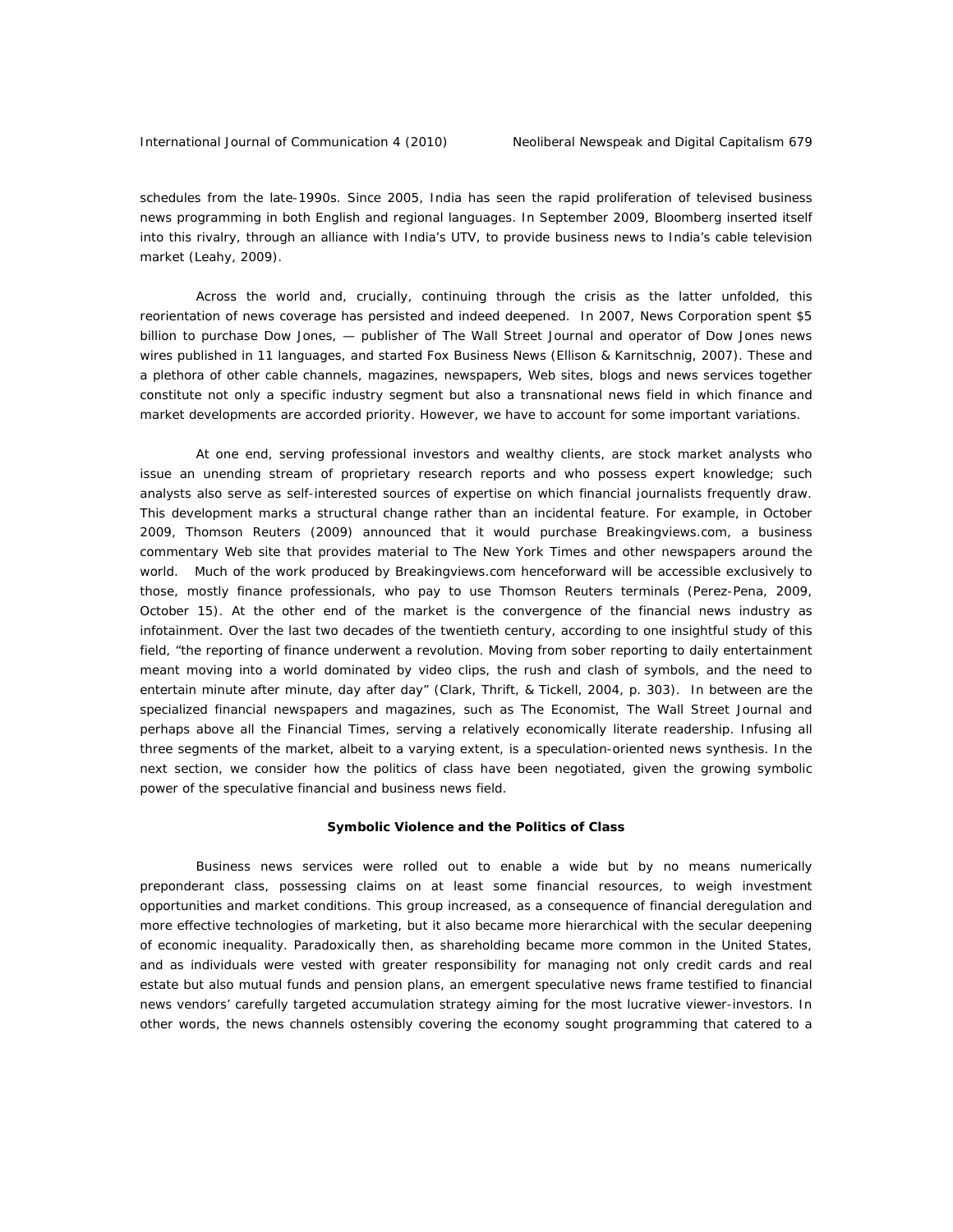burgeoning most-needed audience — upper-middle-class, predominantly white and male — in order to profit from advertising aimed at this group. The median household investable assets of viewers of CNBC in 2009 exceeded \$1.4 million (*Adweek*, 2009). It is worth pointing out that, because they have had more success in charging online readers than general-interest publications, business papers today remain at least somewhat better positioned than their general-purpose rivals to ride out the downturn (Project for Excellence in Journalism, 2009). Among mainstream media, CNBC and Fox Business Network also experienced increased viewership as the crisis erupted in fall 2008.

Within a short period of time, the hyper-speculative news frame contributed to the successful depoliticization of radical market fundamentalism. In the 1990s, Toby Miller found that US network news doubled the time dedicated to stock market coverage and by 2000, finance was the principal topic on network news (Miller, 2009, p. 400). As Randy Martin has argued in *Financialization of Daily Life,* "the furious proliferation of money talk in the media permeates the home to a degree difficult to imagine only a few years ago" (2002, p. 37). Returning to our discussion of Bourdieu in the preceding section we could say that this shift exerted a new form of monopoly in the business news field. As Nick Couldry has described in his discussion of media fields, this can be seen as a form of "definitional power across the whole of social space," closing off other perspectives from view (Couldry, 2003, p. 669). The making of this dominant perspective is examined in detail in Karen Ho's ethnography of the habitus of Wall Street investment bankers and their celebration of flexibility and employee liquidity leading up to the current financial crisis. Ho suggests: "The personal biographies of investment bankers play into, and converge with, job status and workplace experience to shape a 'common sense' understanding of the righteousness of Wall Street analysis and recommendations" (p. 11).

The symbolic power of Wall Street's righteousness as common sense in the business news field accounts for the routine celebration of the completely unregulated segments associated with the innovations in financial markets that emerged in the mid-1990s, including the market for sub-prime mortgages and over-the-counter derivatives. To be sure, the naturalization of the market, most observably the stock market, and the reification of financial statistics have a longer history in Western and particularly Anglo-American societies (De Goede, 2005; Ho, 2009; Streeter, 1996). However, the strikingly few empirical studies of 24-hour business news channels have shown quite definitively that their blurring of market news and advertising into infotainment not only provided a venue for promoting investment interests but also helped spearhead a culture of credit, risk, and individual responsibility and the potential for unprecedented reward (Clark, Thrift & Tickell, 2004; Miller, 2007).

Strategically positioned to take advantage of the blurring boundaries of news and advertising, banks and financial services companies massively expanded spending on consumer advertising. In the 1990s and throughout this decade advertising by financial services companies has totaled billions of dollars in the United States alone. Reflecting deregulatory changes that undid New Deal restrictions, banks turned away from traditional business lending and moved into toward "activities that generated fees and commissions against which they would not have to set aside capital" (Wade, 2008, p. 30).

Among the most pernicious innovations were financial products targeting customers who were most likely to go into debt, including people with no income and no jobs, with high-cost sub-prime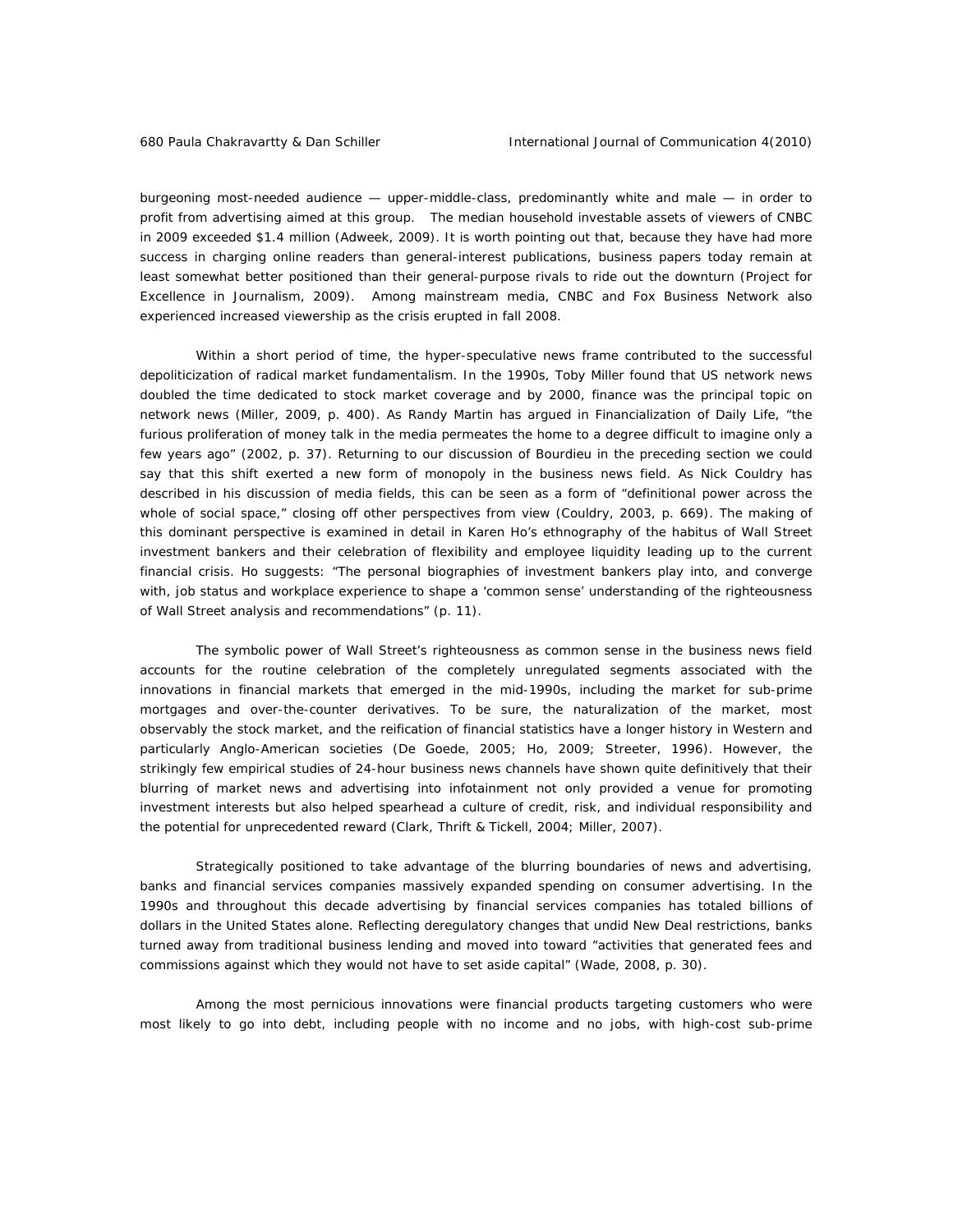mortgages. Robert Wade has drawn parallels between this kind of domestic predatory lending and the petrodollar-charged lending in the 1970s to Third World national governments that triggered the African and Latin American debt crises of the 1980s. In the present crisis, Wade argues, "economically marginal people within the U.S., constituted in effect a 'developing country' within the United States" (Wade, 2008, p. 31).

Given that economic inequality is deeply racially stratified in the United States, it is no surprise that this kind of reverse-redlining built on a long institutional history of housing discrimination that primarily targeted communities of color, especially African Americans and Latinos. Fannie Mae and Freddie Mac, the disgraced for-profit government-sponsored enterprises, had been legally obligated to offer loans to lower-income potential home owners and were known in the 1990s for their novel advertising and marketing campaigns targeting African American and Latino communities on cable channels like BET and across Spanish-language media. As the sub-prime market exploded in the early 2000s, these governmentsponsored mortgage companies entered the risky sub-prime market even as it became clear that wide racial disparities among borrowers implied greater risk for those with least to lose. Home loan figures from 2006 show that 53.3% of loans issued to Black borrowers were high-cost sub-prime, along with 46.2% of loans to Latinos, compared to 17.7 % to white borrowers (Applied Research Center, 2009, p. 38). Although advertising from this period by Fannie Mae, Freddie Mac, Wells Fargo, JP Morgan Chase and Citigroup, among many others, benignly emphasized that they were expanding the dream for home ownership to all, the stunningly disproportionate foreclosure rates in communities of color across the United States in the last few years has been nothing short of a nightmare and has led to a series of legal cases against banks by community groups and city and state officials (McIntire, 2009). $^9$ 

In middle-class and upwardly mobile markets, mortgages were repackaged as financial instruments so that "[w]hat was once a source of security is now a source of risk" (Martin, 2002, p. 31). Advertising focused on persuading Americans to increase mortgage-based debt through high-profile marketing campaigns like Citigroup's billion-dollar Live Richly campaign, which peaked between 2004 and 2006 (Gowan, 2009). Citigroup, one of the largest merchants of credit cards, offered the memorable campaign targeting the well-heeled, hip and young, urging "potential customers to not work too hard, to not consider money to be all that important, to find meaning and fun from activities that emanate from their own creativity, individuality, and relationships with loved ones . . ." (Marcus, 2005). Given the backdrop of the dot-com bust, the cutting-edge advertising of the Live Richly campaign might be seen as flattering middle-class home owners to urge them to borrow against the dramatically increasing value of their houses as a means of ensuring the higher quality education for their children, more personalized and reliable privatized health care, more lucrative pensions, and so forth. The logic of neoliberal reason is not novel to the case of the Live Richly campaign (De Goede, 2005), however; it exemplifies what some have called the new spirit of capitalism, dynamically absorbing critiques against capitalist excess (Boltanski &and Chiapello, 2005). The disenchantment with global consumer culture is repackaged in the promise of priivatized life choices.

<sup>&</sup>lt;sup>9</sup> Numerous suits have been filed, most notably the NAACP's class-action suit against 17 lenders. See: http://www.naacp.org/news/press/2008-07-02/index.htm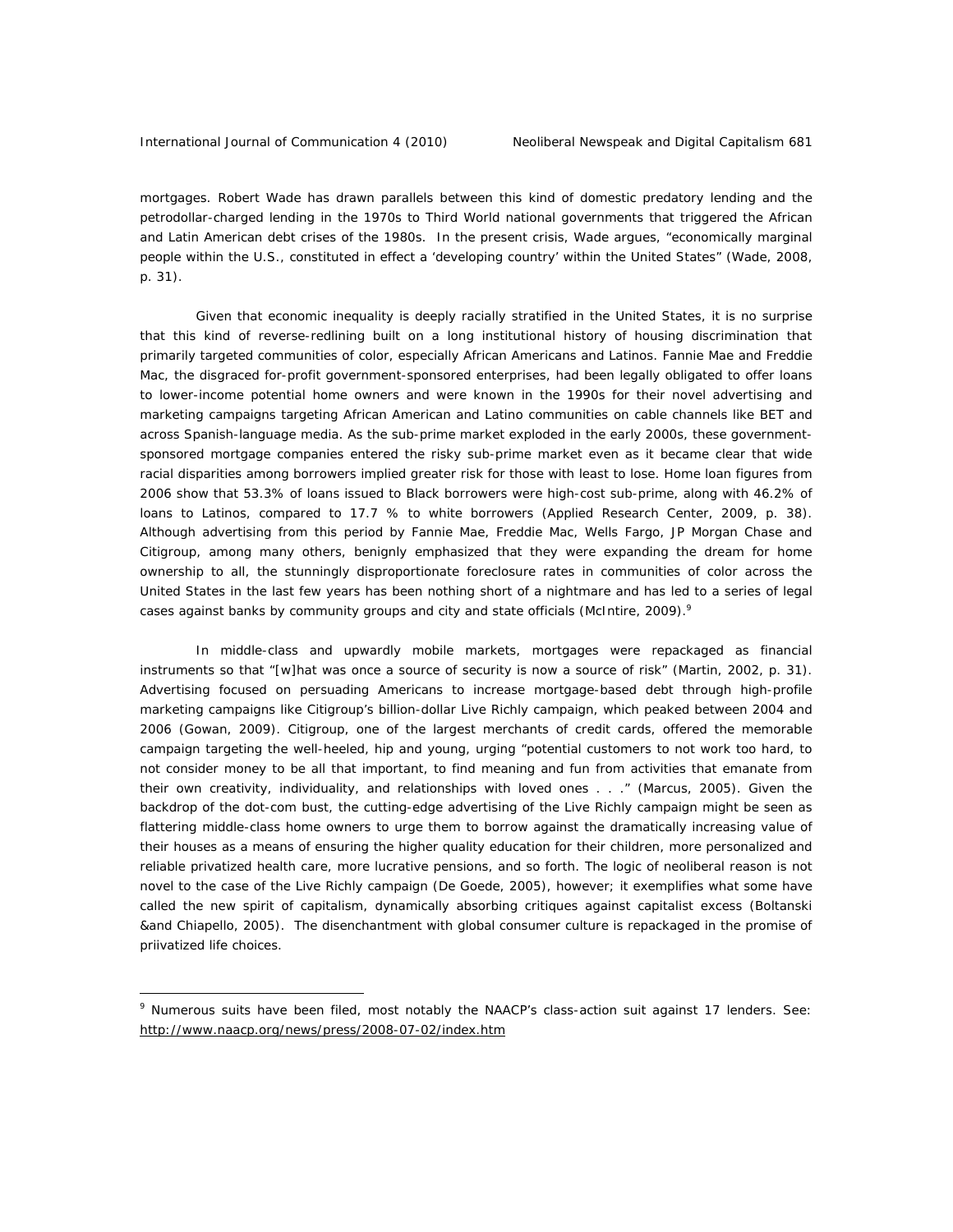We may recall that, at the height of the Western welfare state in the mid-20th century, there existed an alternative if not always consistently progressive news frame, around labor. Even if we take into account the deep gender and race biases of the period, it is worth noting that the news media were expected to represent narratives and experiences from a wider class background. Pursued with only modest enthusiasm even at its historical height, a labor beat generated stories about "collective worker action within a class-based economic system" (Martin, 2007, p. 31). The labor beat was jettisoned, however, as part of the larger historical movement wherein, as John Nerone writes, "the news industry orphaned the working-class market" (Nerone, 2009, p. 354). This shift in focus dovetailed with the ways in which the culture wars of the 1980s and 1990s reinforced racist and sexist narratives of the culture of poverty, blaming the victims living in blighted deindustrialized urban centers. The field of economic journalism was tilted more comprehensively toward a targeted market of upscale readers possessing the discretionary income coveted by advertisers (Kumar, 2007). More important perhaps, as discussed in the previous section, the executive effect was manifest simply in the commonsense logic repeated by those deemed to be legitimate financial experts promoting the benefits of flexible global markets and employee liquidity almost in unison across the business news field. By 2007, only a few of the top newspapers employed a fulltime labor and workplace reporter, and most labor issues, if publicized at all, were examined only through the distorting lens of market coverage (Martin, 2007, pp. 23–24).

The paucity of news from the perspective of workers, whether traditional unionized factory workers, the growing reserves of service industry workers or the shadow economy of contingent immigrant workers at the very margins of society, needs to be evaluated by comparison with the scandalously disproportionate news coverage aimed at the entrepreneur and consumer of financial services that emphasizes the minute-to-minute fate of the stock-market. Urgent policy choices are buried, as the news media not only minimize their representation of dominant forms of social experience but also misrepresent the options available to and the claims being made by contending social classes.

Nowhere is the class character of the United States more evident than in the blatantly unfair treatment meted out to Wall Street bankers and investors on one hand and U.S. autoworkers on the other. In part courtesy of overrepresented right-wing news sources and experts from the Heritage Foundation and the American Enterprise Institute on Fox and across other mainstream news venues, stories circulate widely to the effect that autoworkers are coddled, their numbers and pay bloated as a result of actions by self-interested union bureaucrats and meddlesome government officials (Martin, 2008).

Bankers, in contrast, are favored with trillions of dollars in government handouts, all the while protesting loudly — because the media give them voice — that their private rights to shocking and unjustified bonuses stand to be usurped by power-hungry bureaucrats. Investors in corporate bonds, notably bondholders for General Motors, have been given multibillion-dollar reassurances. Autoworkers, in contrast, were faced a coerced choice between Scylla and Charybdis, between a government-managed bailout of their employers and bankruptcy. In the end, they got both. As the auto companies went into the accounting fiction that we call bankruptcy, factories were slated to close and employment, pay and benefits to be slashed. The union, the United Auto Workers, is required to acquiesce to what is euphemistically called a parity pay structure in order to be competitive with foreign manufacturers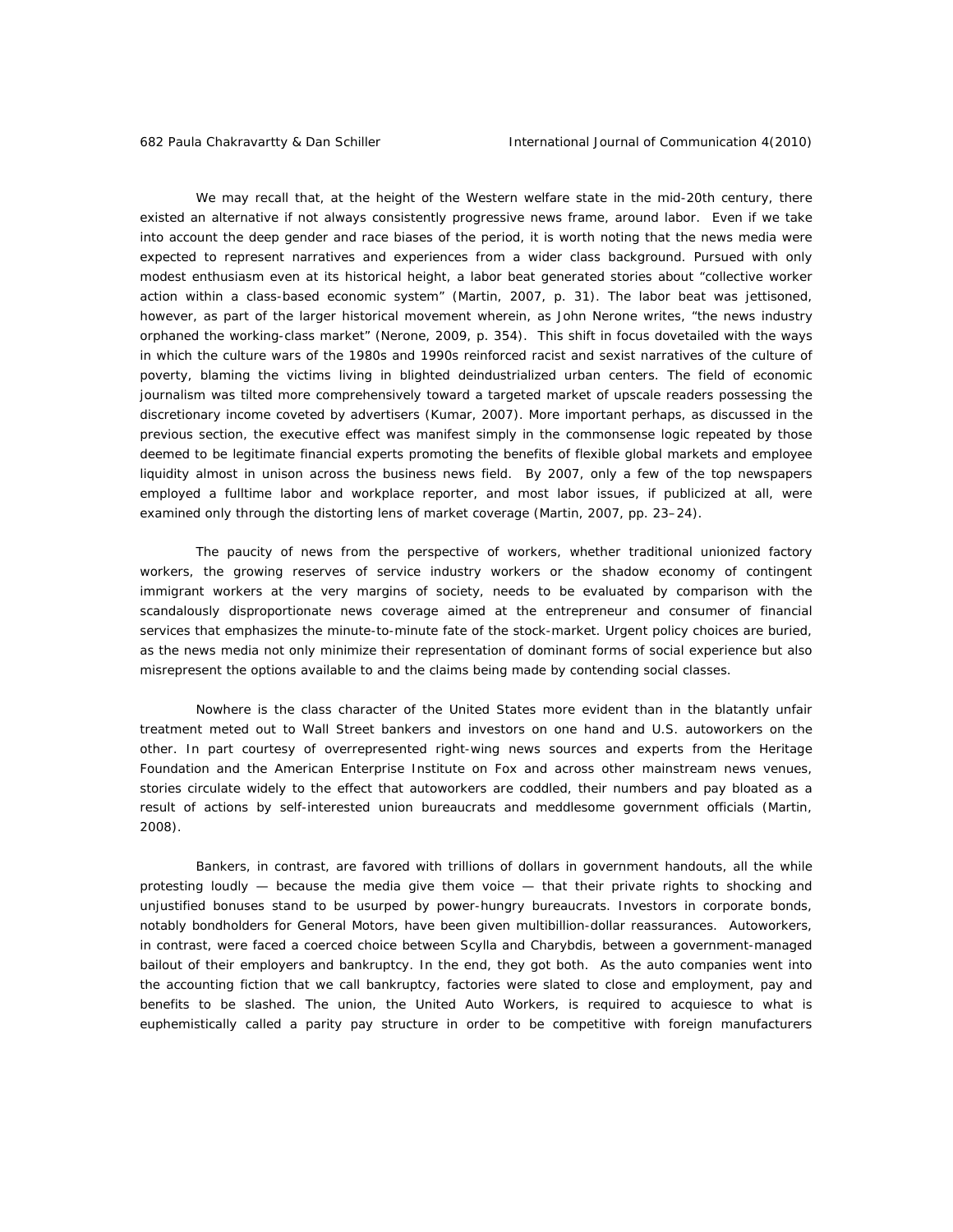(Dombey, 2008, p. 4). The news media are conspicuously quiet about this disparity, even as the million or so people whose pensions are tied to General Motors swing in the wind; just as the media do not engage the fact that, by targeting labor in this core industry, the corporate state is campaigning against the social wage of the entire U.S. working class. By erasing all this from meaningful public discourse, the routine working of the finance and market news frame constitutes a clear and sustained form of symbolic violence.

So far, ominously, the popular anger that has been generated by such injustices has surfaced rarely, around such issues as executive compensation. Throughout the last year, however, growing signs of an ugly nativist turn have appeared, realized most fully in the right-wing populism of the Tea Party movement. Fuelled by opposition to the Obama administration, a recharged right-wing media landscape across AM radio, cable news and online personalities including Rush Limbaugh, Lou Dobbs, Matt Drudge and Glenn Beck has afforded legitimacy to fringe hate groups and introduced into mainstream discussions that minorities and immigrants were responsible for the financial crisis (Keller, 2009).<sup>10</sup> Their ability to play this role attests a decades-long effort by the political Right to commandeer the media, in light of its expressed Gramscian objective (in the title of a *Washington Times* journalist's book of 1991) of "Capturing the Culture" (Grenier, 1991; Harris, et al., 1996).

### **Neoliberal Newspeak and the Changing Geopolitical Arena**

Outside the United States, in dramatically different political cultures, the steady dominance of the financial news field in the last two decades has played a strategic role in legitimating the visibly unequal class beneficiaries of globalization. The narratives of global economic ascent of China and India as told across both local and transnational news fields demonstrate this point most cogently in the celebration of millionaires and billionaires and the individual entrepreneurial potential of the poor.

In China, where foreign business news players like CNBC have less direct access, Yuezhi Zhao has shown how the Communist "[P]arty-state organs themselves have spearheaded the process of commercialization" by definitively changing the rules of what constitutes the legitimate objects of economic news. Zhao quotes a reporter from the *Yancheng Evening News* who states:

Like other sectors, mass media organizations entered a rapid process of commercialization in the 1990s. The hottest topics are no longer the sentiments of young poets and would-be young poets, nor layoffs, unemployment, rural migrants, and other mundane stories. The protagonists of the stories have shifted to big shots and bosses, getting rich and [the] gold rush. With commercialization and the shift toward business, literature and the masses have become rapidly marginalized. (Zhao, 2008, p. 92)

 $10$  The resurgence of hate groups and their impact on the national economic debate, from the housing crisis to the current discussions about health care, are thoroughly documented by the Southern Poverty Law Center. See Keller (2009).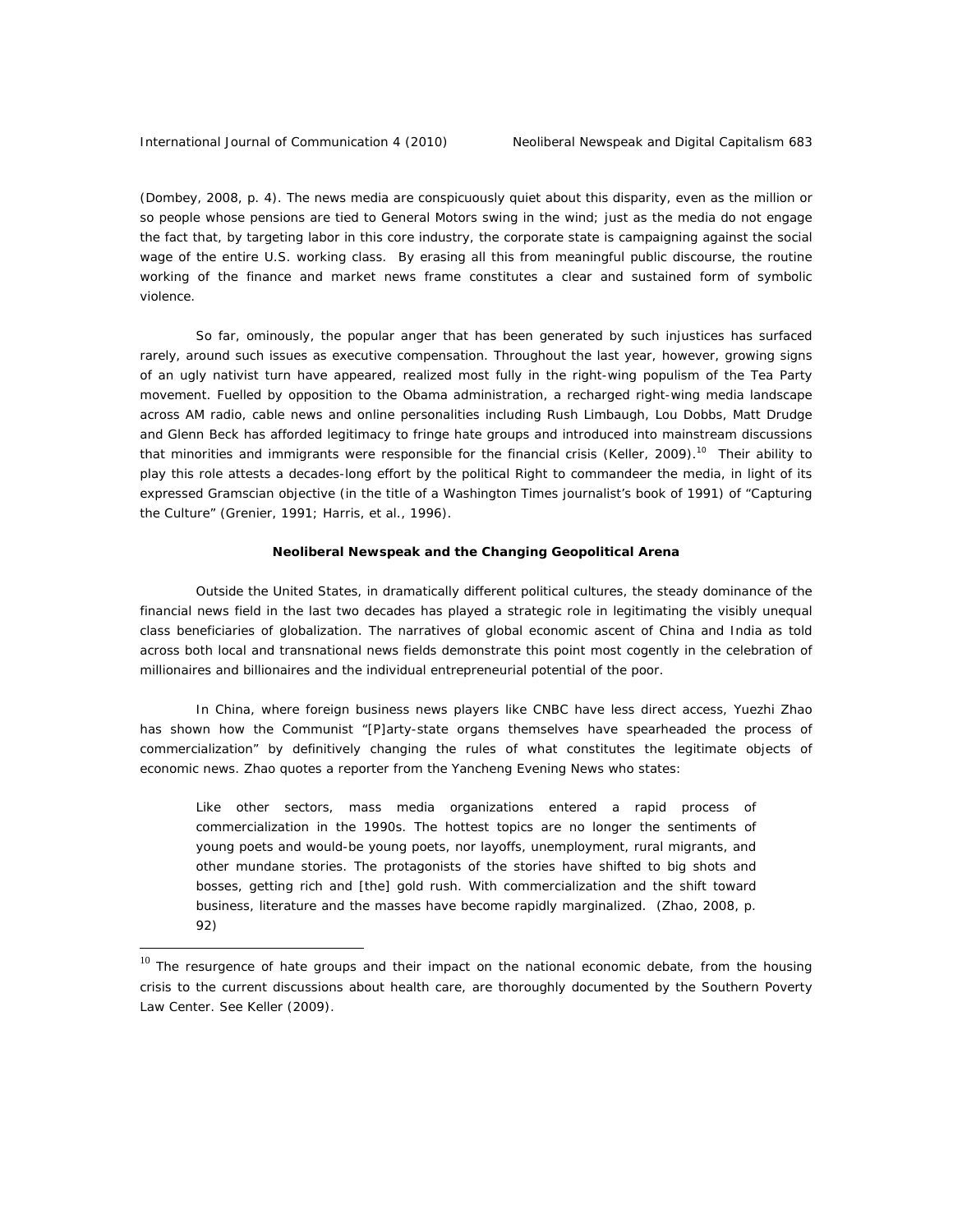Even as the crisis deepened, tellingly, media in the People's Republic of China accorded accolades to bankers as the heroes of the revolution. In the absence of relevant news and information in the Chinese media field, as Jack Linchuan Qiu has argued, a broad cross section of working class Chinese are turning to new information technologies, at least partially, to find meaningful economic information. The "have less," meaning rural migrants, unemployed youth and forced retirees, are increasingly "using cybercafés and inexpensive wireless phones to learn about what is going on around them, where to get affordable childcare and medicine, how to avoid scams, and what is happening to their families and friends, even in places far away" (Qiu, 2009, p. 239).

The economic realities of everyday life in neoliberal urban India have been described by anthropologist Arjun Appadurai (2000, p.637) as a form of financial apartheid, in which "one wants the poor near at hand as servants but far away as humans." In this overtly fractured context, as discussed above, the transnational business news industry has seen a phenomenal growth, and critics have been vocal in pointing out the media's blackout on the economic struggles of the vast majority of its citizens (Sainath, 1998; Sainath, 2009). Across the business news field there remains an obsession with India's billionaire club, four members of which are among the 10 wealthiest people on the planet, as a marker of national economic standing. The growing ratio of Indian billionaires globally and their combined net worth — third largest, behind only that of the richest citizens of the United States and Russia — is discussed in the business media with the same passion as Indian national cricket scores (*The Economic Times*, 2008). However, balancing the interests of the proportionately tiny urban economic super-elite with the larger interests of the billion-plus citizens of India has required some maneuvering. This includes the celebration of empowerment by the overblown estimates of India's consuming middle classes (450 million in the most current count) from the tyranny of state-socialism (Nilekani & Ghose, 2008).

Also, the business media have helped transform captains of industry as acceptable experts and public intellectuals on matters, whether economic or social. Most important, in India as in much of the global South, the business media field serves as an institutional space that has the symbolic power to recast the problems associated with poverty as aspirational opportunities for the poor who have suffered from too much state regulation. Within this field, narratives and images emphasizing the untapped potential for individual entrepreneurial greatness in all Indian citizens supplement interviews and testimonies from successful entrepreneurs who have helped remake India's image as a major economic force in the global market place (Chakravartty & Udupa, 2010).

As citizens in emerging economic powers like China and India and their counterparts in Brazil and South Africa negotiate questions about inequality and exclusion from the benefits of neoliberal reform, their national representatives have been given greater recognition in the governance of the global economy. Going by the proceedings of the newly constituted Group of 20 and its two summits over the last year, it seems clear that policymakers in both the traditionally economically powerful centers (the United States, the European Union, Japan) and their emerging economy counterparts share a collective preference for minimal institutional reform. However, as economist Jayati Ghosh puts it: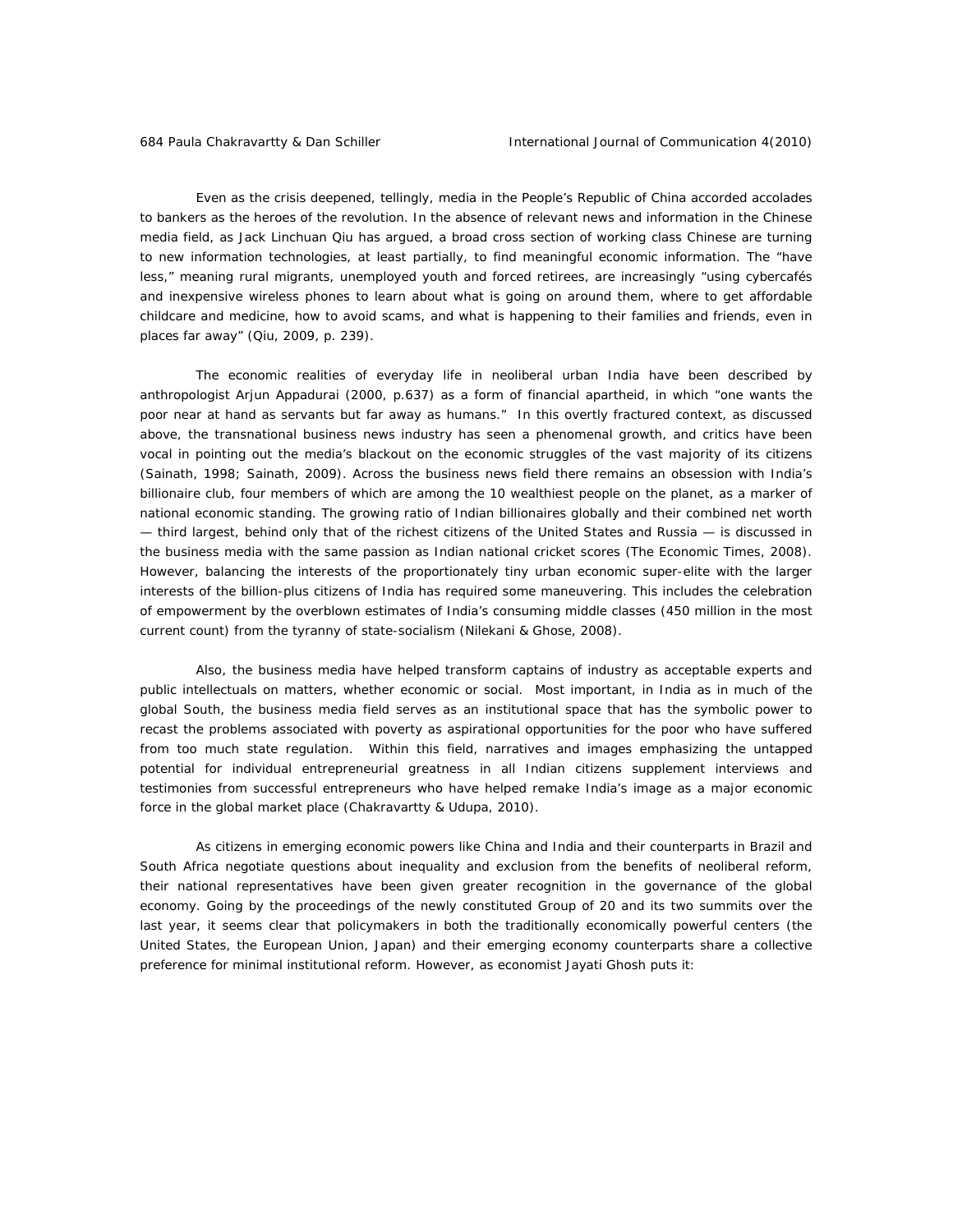[T]he G20 has not produced anything like the response needed to pull the world economy out of this unprecedented mess. Clearly, the idea is to put back the broken pieces somehow, to produce more of the same pattern of growth as before. What a pity that the would-be leaders of the world have shown so little generosity or imagination. (Ghosh, 2009)

The G20 meeting in April 2009 was mostly inauspicious, with disagreement between U.S. and European leaders and with Chinese officials casting doubt on the dollar's status as the world's reserve currency. The United States, the European Union's member nations, Russia, China, and other states are working to avert a descent into economic nationalism, with its fearsome disintegrative potential, even as they also compete to develop new sites of profitable accumulation and to offload unemployment and other unwelcome results of overproduction onto one another. The only tangible outcome of the G20 summits thus far appears to reinforce the institutional authority of an unreformed IMF and World Bank and to continue their emphasis on neoliberal austerity, the policy that helped foster the crisis in the first place, thanks to a \$1.1-trillion capital infusion (Muchhala, 2009). As we write, Greece, the first Western European victim of such policies in decades, is being readied for that role.

Despite the short-term financial triage implemented as a limited form of Keynesianism for those who can be held most directly responsible for the crisis, national elites are worrying that, as United Nations Secretary-General Ban Ki-mon euphemistically puts it, the economic crisis "may develop into global political instability" (Marr, BBC, 2009). Our discussion here of the general coherence of neoliberal newspeak in emerging political economic powers like China and India is not meant to provide any kind of categorical overview of the complex transformations of mediated political culture in historically specific contexts. The negotiation of the shifting field of news culture is necessarily distinct in both nations and, more important, within cities and regions depending on a variety of factors that require much more grounded empirical research inquiries. Instead, our brief discussion of neoliberal newspeak in these two complex nations that are seen to embody the future of globalization suggests that the problematic recasting of growing inequality as a necessary precondition to development faces political challenges from unruly publics in societies in which state-led redistribution retains public legitimacy (Chakravartty & Zhao, 2008).

## **Conclusion**

We have argued that the financial and market news frame, which emerged as the field of economic news began to be rearranged and enlarged, arose out of practical business decisions reflecting political economic and cultural changes, not through some trans-historical or technological imperative. The process of constructing what we may call a speculative news frame reconfigured news production in three specific ways.

First we tried to show that that the sheer ubiquity of financial news and infotainment since the 1990s played a direct institutional role in legitimating the larger financialization process by transmuting the "possibilities for increasing commercialization of risk in contemporary financial practices — and the massive growth in derivative markets" (De Goede, 2005, pp. 142–143) into common sense (Bourdieu &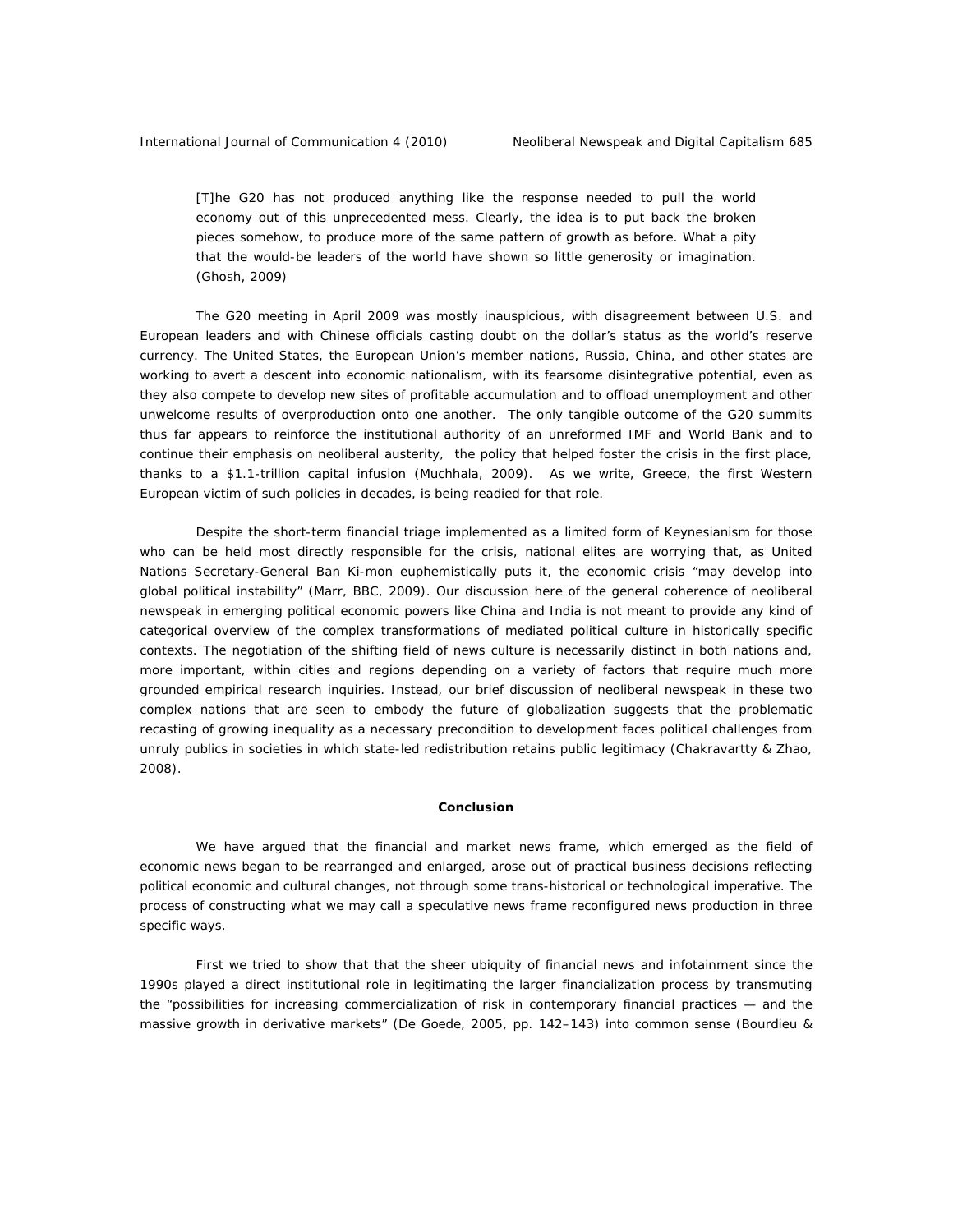Wacquant, 2001). We believe that further empirical examination will definitively reveal that institutional actors in the form of journalists and editors from business news publications, government policymakers, and corporate executives and marketing and advertising practitioners dominated this process, exploiting existing journalistic standards to redefine the parameters of legitimate economic news and information.

Second, we demonstrated that the ascent of this news frame was predicated on a major redeployment of economic resources, as communications industry capital channeled investments into market and financial news on a transnational scale.

Third, we have argued that in the last three decades, stories prominent on the pages and screens of the globally integrated financial news media exerted a powerful form of symbolic violence, normalizing and depoliticizing what were not too long ago understood as fringe economic theories. This dominant practice effectively closed off perspectives from competing genres of economic journalism addressing readers and viewers as workers, as opposed to consumers, (potential) entrepreneurs and investors.

News coverage, as we have seen, constitutes a complex but patterned speech act within an ongoing social drama. We began this article discussing the moment that many within the business news field identified as a turning point in the history of neoliberalism in the United States and, by extension, in the world. Upon reflection, it seems that it is certainly too early to tell what, if anything, has changed in terms of the continued dominance of neoliberal newspeak. We have tried to make sense of the meaning of this drama and have argued that we must do more than accord scrutiny to media representations of a process that is supposedly occurring someplace else. Without casting into question the continued centrality of communications and information as a pole of market growth, indeed, the collapse underlines this role's basic bipolarity: Today, it has been demonstrated that the new economy of digital capitalism is as starkly susceptible to the mood swings of capital as was its predecessor.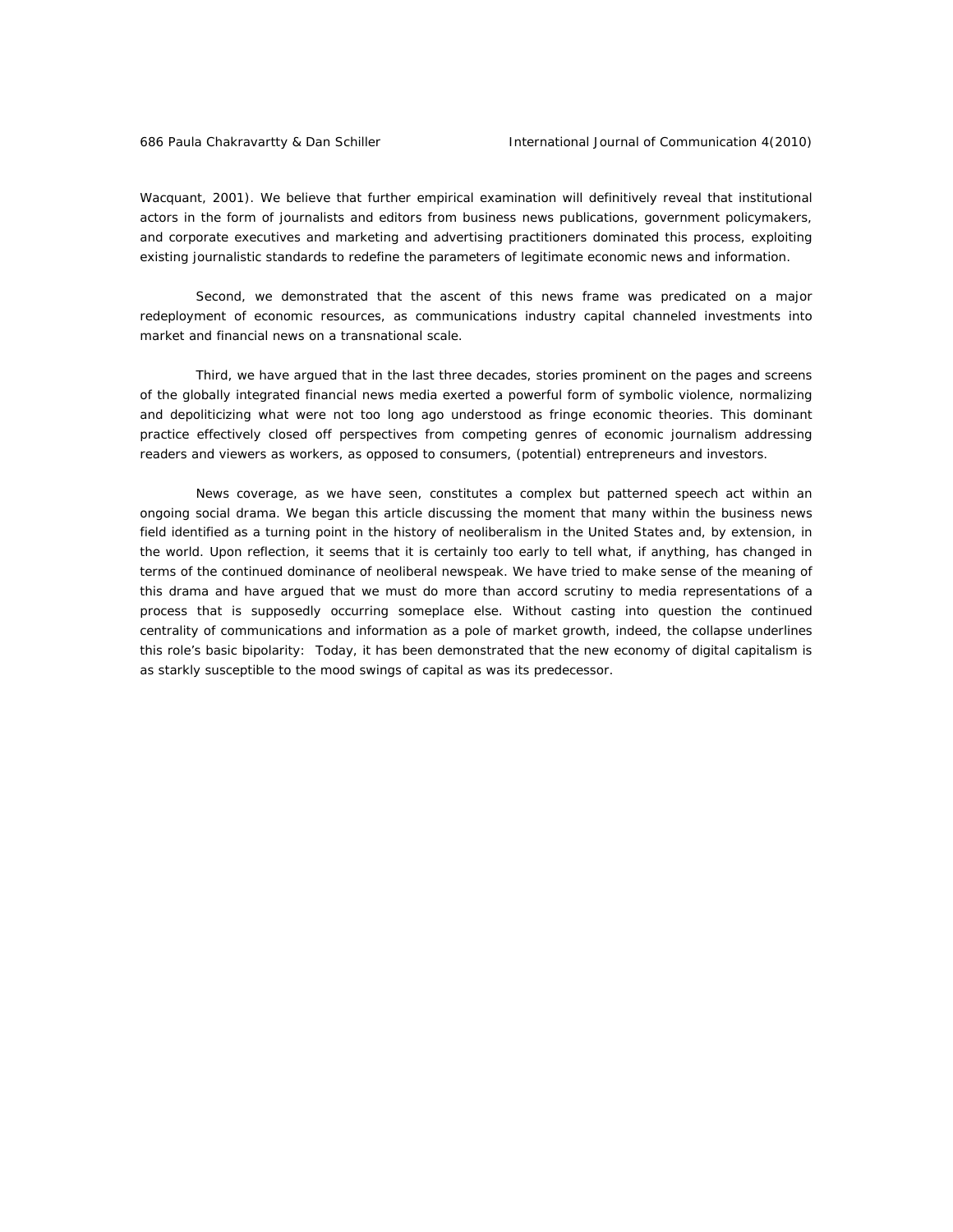International Journal of Communication 4 (2010) Neoliberal Newspeak and Digital Capitalism 687

# **References**

- Adams, R., & Ovide, S. (2008, December 11). Newsweek to cut back staff, slim magazine in makeover," *The Wall Street Journal.* Retrieved April 13, 2010, from http://online.wsj.com/article/SB122896472309497261.html
- Adweek Media. (2009). Cable Network Guide. Retrieved April 14, 2010, from http://www.adweek.com/aw/content\_display/custom reports/cableup/e3i76c769b73ce851582268864e12088ed6
- Ahmed, L. (2009). *The lords of finance*. New York: Penguin Group.
- Appadurai, A. (2000). Spectral housing and urban cleansing: Notes on millennial Mumbai. *Public Culture, 12*(3), 627–652.
- Applied Research Center. (2009). *Race and recession: How inequity rigged the economy and how to change the rules.* Retrieved November 26, 2009, from http://arc.org/downloads/2009\_race\_recession.pdf
- Boltanski, L., & Chiapello, E. (2005). The new spirit of capitalism. *International Journal of Politics, Culture, and Society, 18*(3), 161–188.
- Bourdieu, P. (2005). The mystery of ministry: From particular wills to general will. In L. J. D. Wacquant (Ed.), *Pierre bourdieu and democratic politics: The mystery of ministry* (pp. 55–63). Cambridge, MA: Polity Press.
- Bourdieu,P., & Wacquant, L. J. D. (2001). Neoliberal newspeak and the planetary vulgate. *Radical Philosophy, 105*, 2–5.
- Brenner, R. (2002). *The Boom and the Bubble*. London: Verso.
- Brenner, R. (2009). What is good for Goldman Sachs is good for America: The origins of the current crisis. Retrieved April 14, 2009, from http://escholarship.org/uc/item/0sg0782h
- Chakravartty, P., & Sarikakis, K. (2006). *Media policy and globalization*. Edinburgh, England: Edinburgh University Press.
- Chakravartty, P., & Udupa, S. (in press). Neoliberal newspeak and the remaking of news publics in Bangalore and Kolkata. *South Asian History and Culture.*
- Chakravartty, P., & Zhao, Y. (2008). *Global communications: Toward a transcultural political economy*. Boulder, CO: Rowman & Littlefield Publishers, Inc.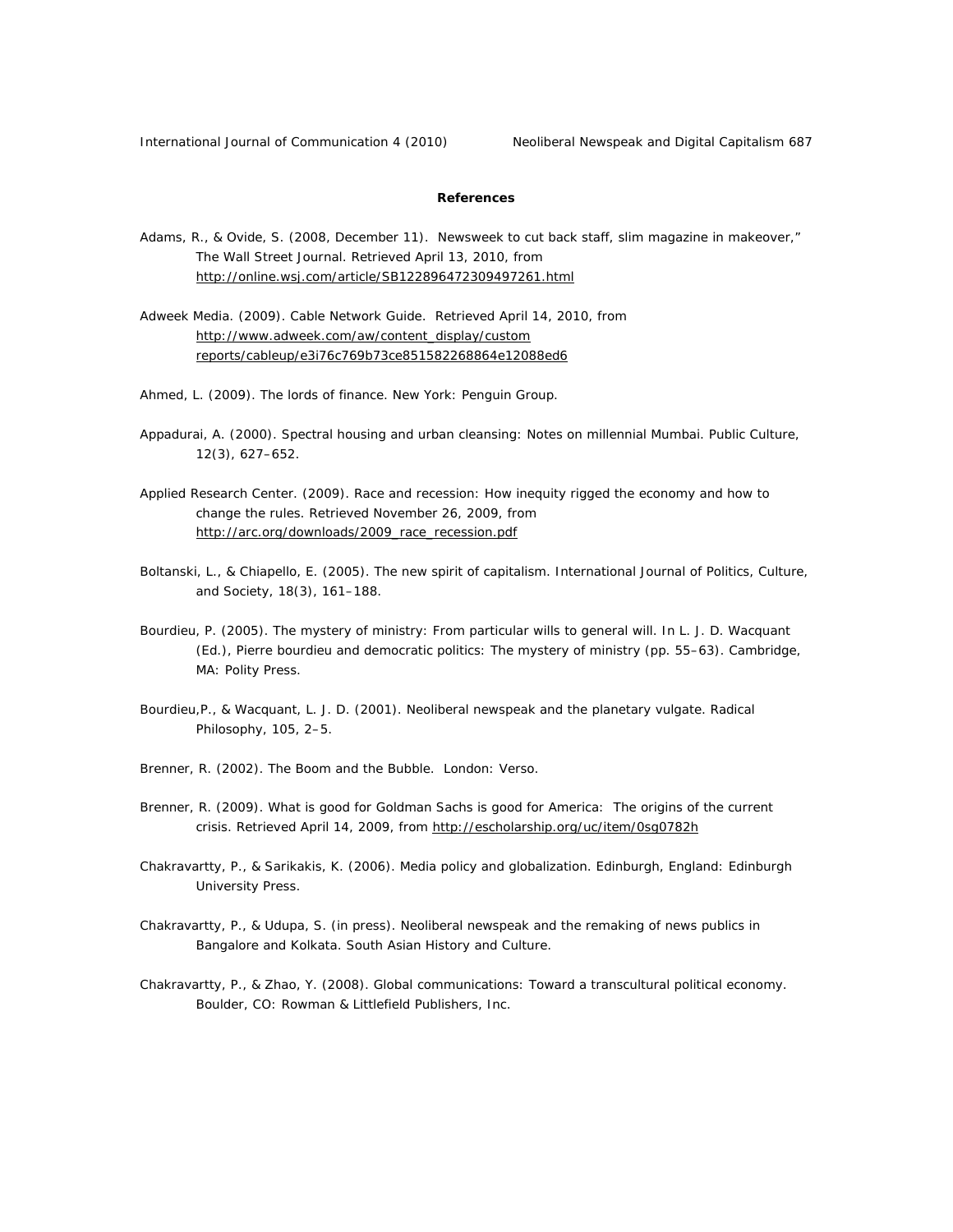- Clark, G. L., Thrift, N., & Tickell, A. (2004). Performing finance: The industry, the media and its image. *Review of International Political Economy, 11*(2), 289–310.
- Couldry, N. (2003). Media meta-capital: Extending the range of Bourdieu's field theory. *Theory and Society, 32*, 653–677.
- De Goede, M. (2005). *Virtue, fortune and faith: A genealogy of finance*. Minneapolis, MN: The University of Minnesota Press.
- Dombey, D. (2008, December 15). White House aid likely to set tough terms on Detroit. *Financial Times, 16*.
- Duval, J. (2005). Economic journalism in France. In R. Benson, & E. Neveu (Eds.), *Bourdieu and the journalistic field* (pp. 135–155). Cambridge, MA: Polity Press.
- Ellison, S., & Karnitschnig, M. (2007, August 1). Murdoch wins his bid for Dow Jones. *The Wall Street Journal.* Retrieved from http://online.wsj.com/articles/SB118589043953483378.html
- *Financial Times*. (2009, May 26). Newspapers must make their future. Editorial, *16*.
- Foster, J. B. & Magdoff, F. (2009). The Great Financial Crisis: Causes and Consequences. New York: *Monthly Review Press.*
- Ghosh, J. (2009). *G20: How not to rule the world.* Retrieved May 15, 2009, from http://www.networkideas.org/news/apr2009/news04\_G20.htm
- Gowan, P. (2009). Crisis on Wall Street. *New Left Review, 55*(January–February). Retrieved April 10, 2009, from http://www.newleftreview.org/?view=2759
- Grenier, R. (1991). *Capturing the culture: Film, art, and politics*. Lanham, MD: Rowman & Littlefield Publishers.
- Harris, C., Mayer, V., Saulino, S., & Schiller, D. (1996). "The class politics of Rush Limbaugh," *The Communication Review 1*(4), pp. 545–564.
- Harvey, D. (1989) *The Condition of Postmodernity*. Oxford, England: Basil Blackwell.
- Harvey, D. (2003) *The new imperialism*. Oxford, England: Oxford University Press.
- Henwood, D. (2003) *After the new economy*. New York: New Press.

Hindman, M. S. (2008). *The myth of digital democracy*. Princeton, NJ: Princeton University Press.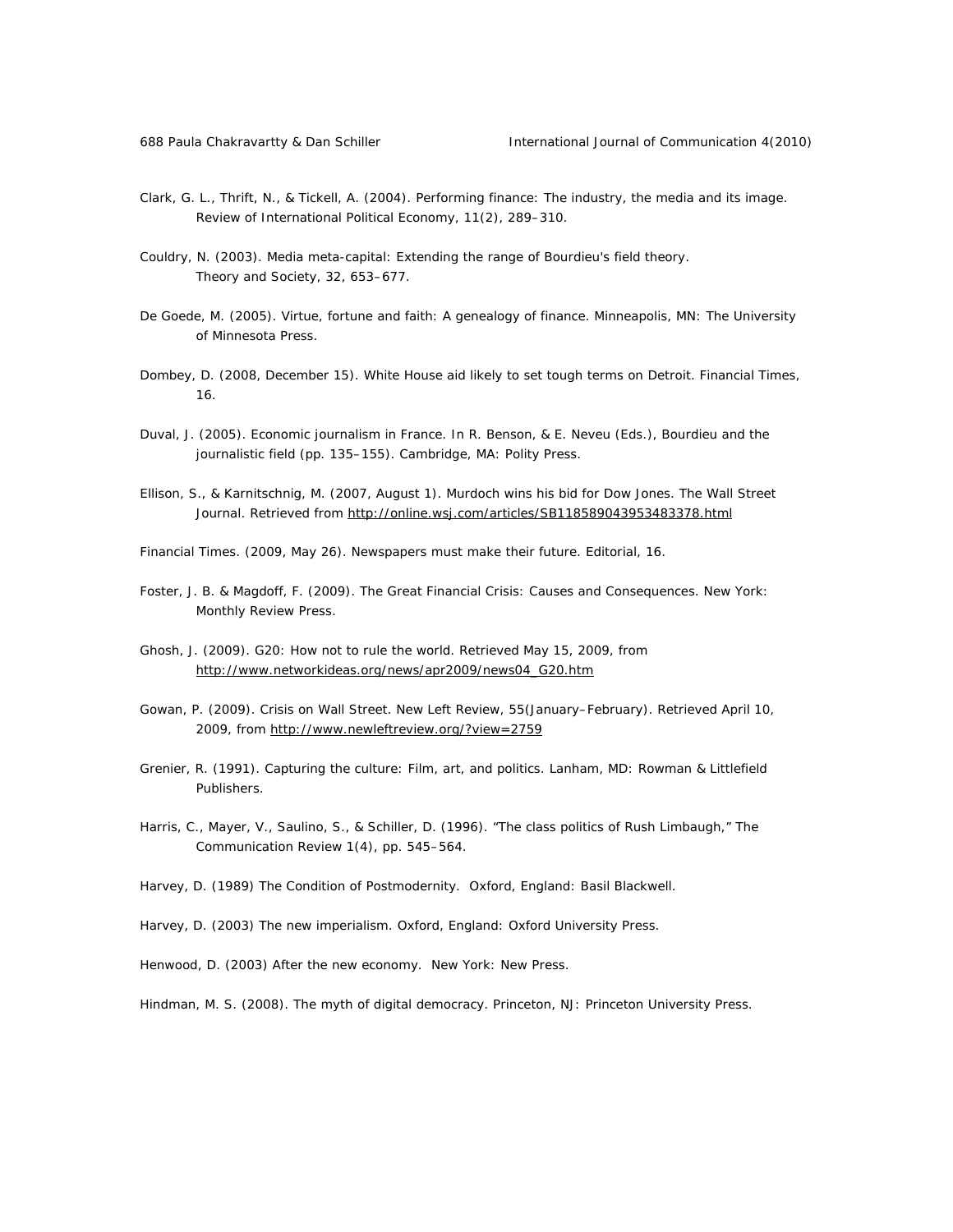Ho, K. (2009). *Liquidated: An enthography of Wallstree*t. Durham: Duke University Press.

- Hobsbawm, E. (2009, April 10). "Socialism has failed. Capitalism is dead. So what comes next?" *The Guardian.* Retrieved April 14, 2010, from http://www.guardian.co.uk/commentisfree/2009/apr/10/financial-crisis-capitalism-socialismalternatives
- Jenkins, H. (2008). *Convergence culture: Where old and new media collide*. New York: New York University Press.
- Jenkins, H., & Thorburn, D. (2004). Introduction: Digital revolution, the informed citizen and the culture of democracy In H. Jenkins, D. Thorburn & B. Seawell (Eds.), *Democracy and new media* (pp. 1– 20). Cambridge, MA: MIT Press.
- Keller, L. (2009). *Minority meltdown: Immigrants blamed for mortgage crisis.* Retrieved May 15, 2009, from http://www.splcenter.org/intel/intelreport/article.jsp?aid=1011
- Kramer, S. (2008). *Mexican billionaire Carlos Slim takes stake in New York Times Company.* Retrieved May 15, 2009, from http://www.paidcontent.org/entry/419-mexican-billionaire-helu-takes-stakein-new-york-times-company/
- Kumar, D. (2007). Outside the box: Corporate media, globalization, and the UPS strike. Urbana, IL: University of Illinois Press.
- Lacey, M. (2009, February 16). The reticent media baron. *The New York Times,* p. B1.
- Leahy, J. (2009, September 11). India's cable TV market lures Bloomberg. *Financial Times,* p. 16.
- MacMillan, R. (2008, November 20). "Associated Press to cut 10 percent jobs in 09." Retrieved April 05, 2010, from: http://www.reuters.com/article/idUSTRE4AJ7V420081120
- Maiello, M. (2008). *Greenspan testifies: Our political language just changed.* Retrieved May 15, 2009, from http://blogs.forbes.com/trailwatch/2008/10/greenspan-testi.html
- Marcus, D. (2005). Live richly and prosper. *Flow TV Conference Posts, 2*(2.05), May 15, 2009. Retrieved March 8<sup>t</sup>, 2009, from http://flowtv.org/?p=580
- Marr, A., BBC News (2009, April 5). "Ban Ki Moon Transcript." Retrieved April 14, 2010, from http://news.bbc.co.uk/2/hi/programmes/andrew\_marr\_show/7984103.stm
- Martin, C. R. (2008). *Detroit's problem: It's health care not the union.* Retrieved May 15, 2009, from http://www.commondreams.org/view/2008/12/13-2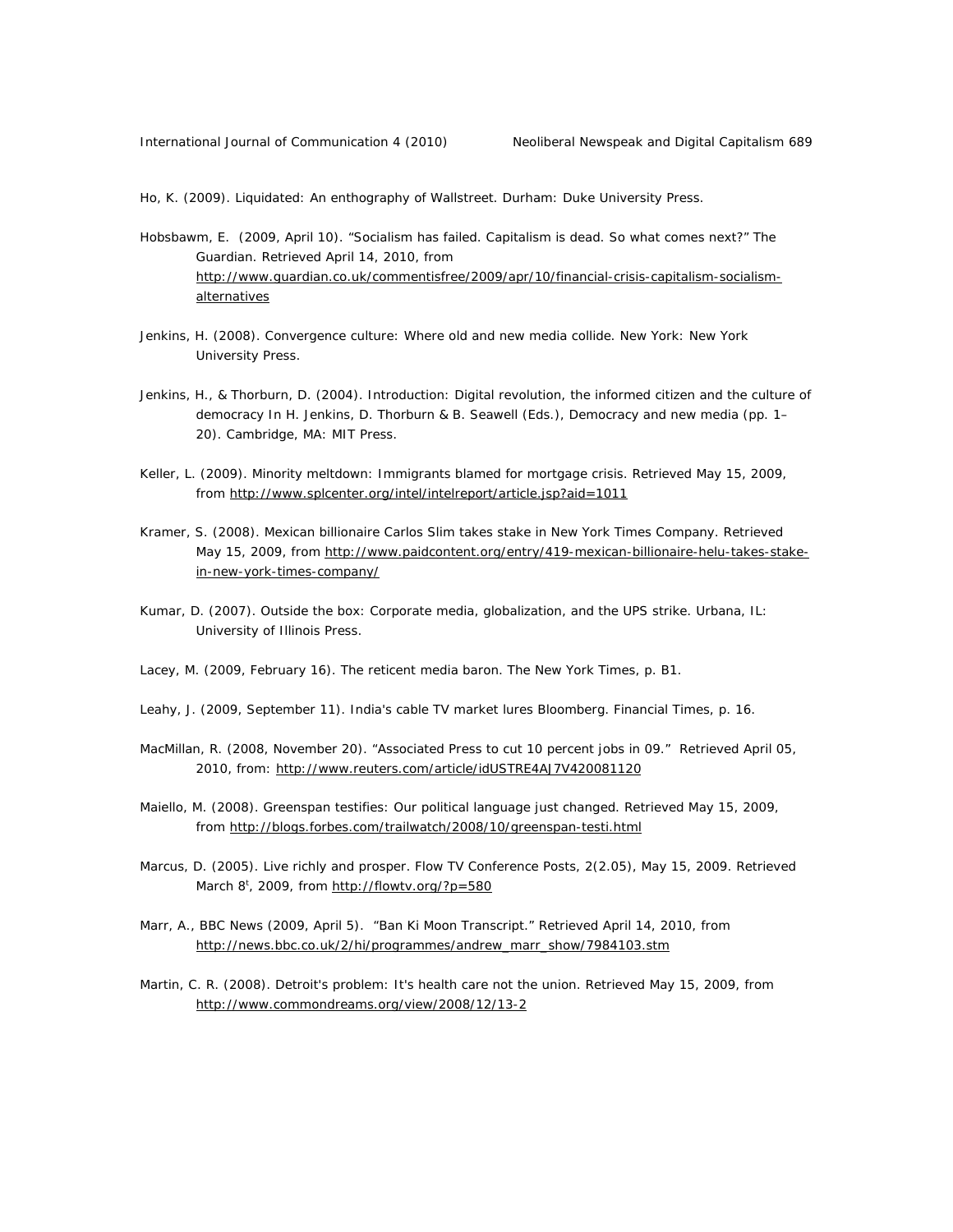- Martin, C. R. (2007). Writing off workers: The decline of the US and Canadian labor beats. In C. McKercher, & V. Mosco (Eds.), *Knowledge workers in the information society* (pp. 19–36). Lanham, MD: Lexington.
- Martin, R. (2002). *The financialization of daily life*. Philadelphia: Temple University Press.
- McChesney, R., & Schiller, D. (2005). *The political economy of international communications: Foundations*  for the emerging global debate about media ownership and regulation. No. PP-TBS-11. Geneva: United Nation Research Institute for Social Development.
- MacMillan, R. (2008). Associated Press to cut 10 pct jobs in '09, *Reuters*. November 20, 2008. Retrieved April 13, 2010, from http://www.reuters.com/article/idUSTRE4AJ7V420081120
- Mehta, N. (2008) Satellite television, identity and globalization in contemporary India in N. Mehta Ed. *Television in India: Satellites, Politics and Cultural Change*. London: Routledge, pp. 1–12.
- Miller, T. (2006). *Cultural citizenship: Cosmopolitainism consumerism and television in a neoliberal age*. Philadelphia: Temple University Press.
- Miller, T. (2009). "Journalism and the Question of Citizenship" in S. Allen (Ed.) Routledge Companion to News and Journalism, pp. 397–406. London: Routledge.
- Mitchell, T. (2002). *Rule of experts: Egypt, techno-politics, and modernity*. Berkeley, CA: University of California Press.
- Mitchell, T. (2006). The work of economics: How a discipline makes its world. *European Journal of Sociology, 46*(02), 297–320.
- Morgensen, G. (2009). *The capitalist bible*. New York: HarperCollins.
- Muchhala, B. (2009). A development-blind G20 outcome that empowers an unreformed IMF. *TWN Info Service on WTO and Trade Issues, April 2009*(08). Retrieved September 5, 2009 from http://www.twnside.org.sg/title2/wto.info/2009/twninfo20090408.htm
- National Association for the Advancement of Colored People. (2009). *NAACP calls national "day of action" against mortgage discrimination.* Retrieved October 11, 2009, from http://www.naacp.org/news/press/2008-07-02/index.htm

Nerone, J. (2009). The death (and rebirth?) of working-class journalism. *Journalism, 10*(3), 353–355.

Nilekani, N., & Ghose, S. (2008). *Imagining India: Ideas for the new century*. New Delhi, India: Penguin.

Peck, J. (2008). Remaking laissez-faire. *Progress in Human Geography, 32*(1), 3–43.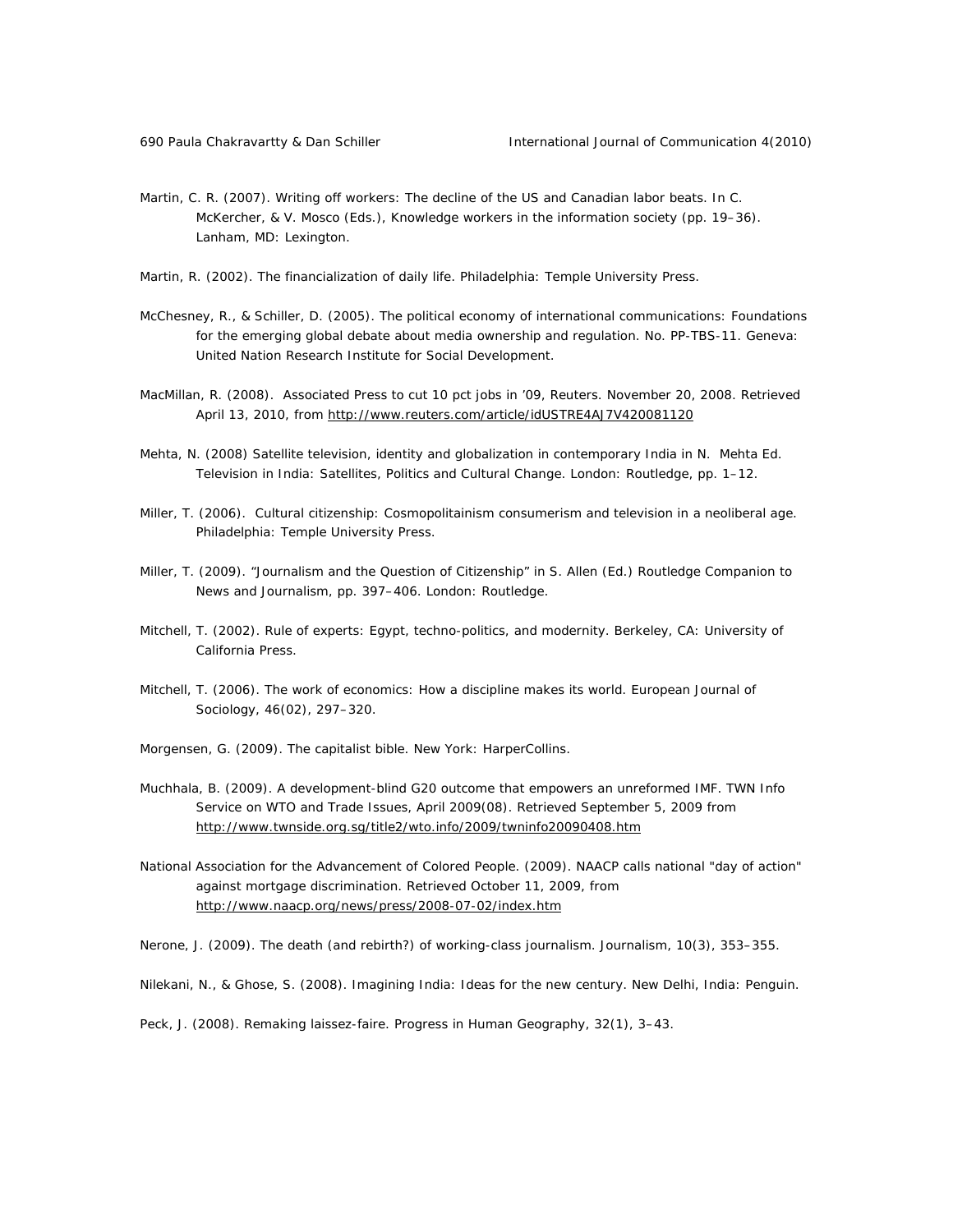- Perez-Pena, R. (2009, February 9). The Times seeks opportunity despite toll of recession. *The New York Times,* pp. B1, B6.
- Perez-Pena, R. (2009, October 15). Thomson Reuters to buy business commentary site. *The New York Times,* p. B6.
- Pollman, E. (2009). Citizens not united: The lack of stockholder voluntariness in corporate political speech. *Yale Journal of Law, 119*(53), October 15, 2009.
- Project for Excellence in Journalism. (2009). *Cable content.* Retrieved October 15, 2009, from http://www.stateofthemedia.org/2009/narrative\_cabletv\_contentanalysis.php
- Qiu, J. L. (2009). *Working-class network society: Communication technology and the information haveless in urban china*. Cambridge, MA: The MIT Press.
- Sainath, P. (1998). *Everybody loves a good drought: The human face of poverty*. New Delhi, India: Penguin.
- Sainath, P. (2009, March 18, 2009). HDI Oscars: Slumdogs versus millionaires. *The Hindu.* Retrieved April 1, 2009, from http://www.hindu.com/2009/03/18/stories/2009031855770800.htm
- Schiller, D. (1999) Digital Capitalism. Cambridge, MA: MIT Press
- Schiller, D. (2007). *How to think about information*. Urbana, IL: University of Illinois Press.
- Sharma, R. (2009). *Channel warfare: Making sense of business news.* Retrieved July 20, 2009, from http://www.livemint.com/Articles/PrintArticle.aspx?artid=F0A660E4-6FAB-11DE-BEC7-000B5DABF636
- Simon, D. (2009). *Testimony before the senate committee*. Baltimore: U.S Senate Committee on Commerce, Science, and Transportation. Retrieved September 15, 2009. from http://docs.google.com/viewer?a=v&q=cache:QWWvjkXmlHkJ:commerce.senate.gov/public/\_file s/DavidSimonTestimonyFutureofJournalism.pdf+Testimony+before+the+senate+committee.+Bal timore:+U.S+Senate+Committee+on+Commerce,+Science,+and+Transportation&hl=en&gl=us& pid=bl&srcid=ADGEESjQ1UT7pmiSTGE2vObLNYlKXkpFN0F6GEHS1PoiRR2NCk7LFDDUENzB9MyHp XL-tSjjH0HxmV2MUhnty993JO8v2bsd8u59dl01faIAntNxsBe2rNWG4\_Ec-RljyNY8VmoufjQ&sig=AHIEtbSlAFiBTOrMFPf89lhXW4\_rqVMhQg
- Sorkin, A. R. (2009). *Too big to fail*. New York: Penguin Group USA.
- Streeter, T. (1996). *Selling the air: A critique of the policy of commercial broadcasting in the United States*. Chicago: University of Chicago Press.